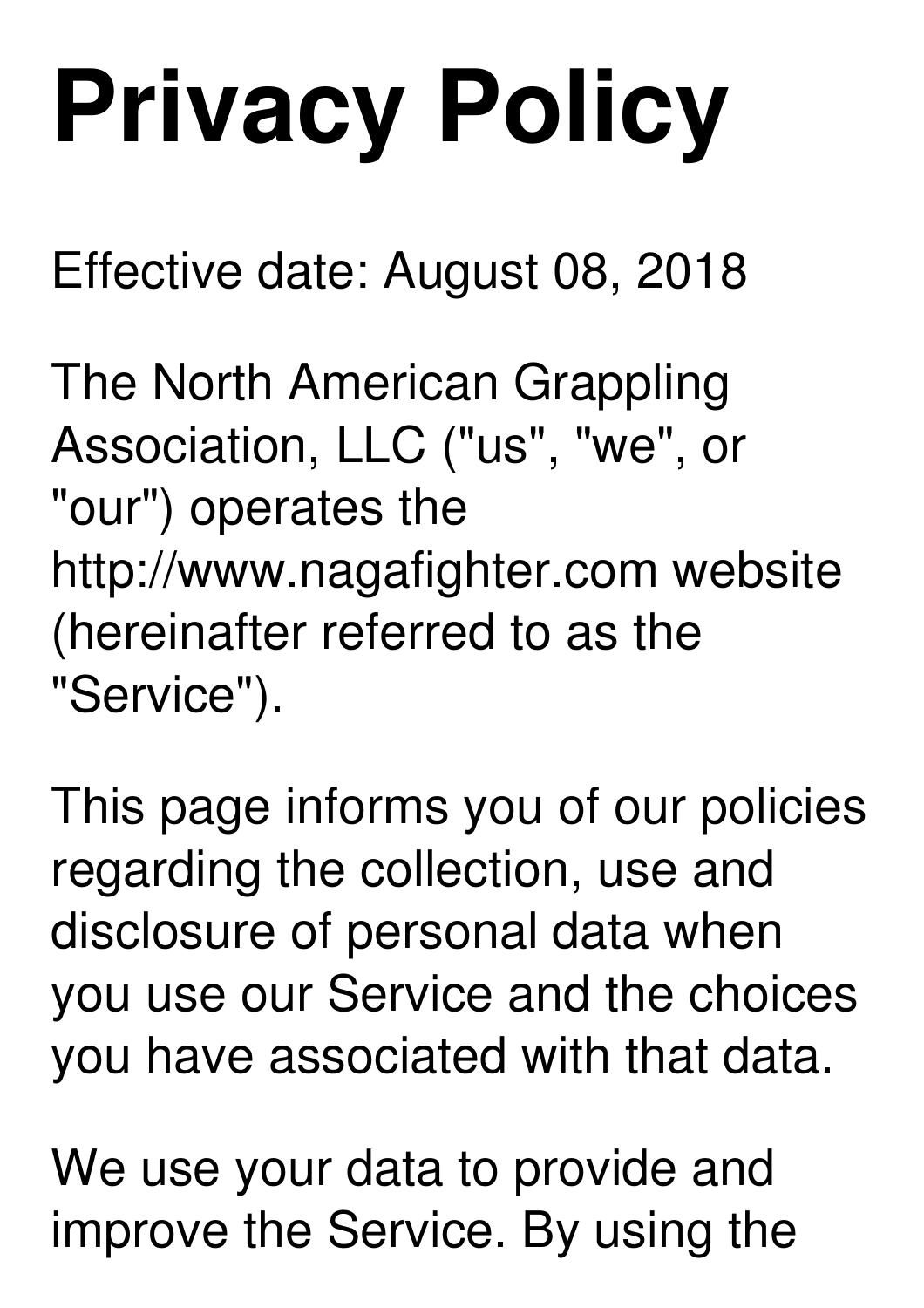Service, you agree to the collection and use of information in accordance with this policy. Unless otherwise defined in this Privacy Policy, the terms used in this Privacy Policy have the same meanings as in our Terms and Conditions, accessible from http://www.nagafighter.com

# **Definitions**

### **Service**

Service is the http://www.nagafighter.com website operated by The North American Grappling Association,  $\overline{\phantom{a}}$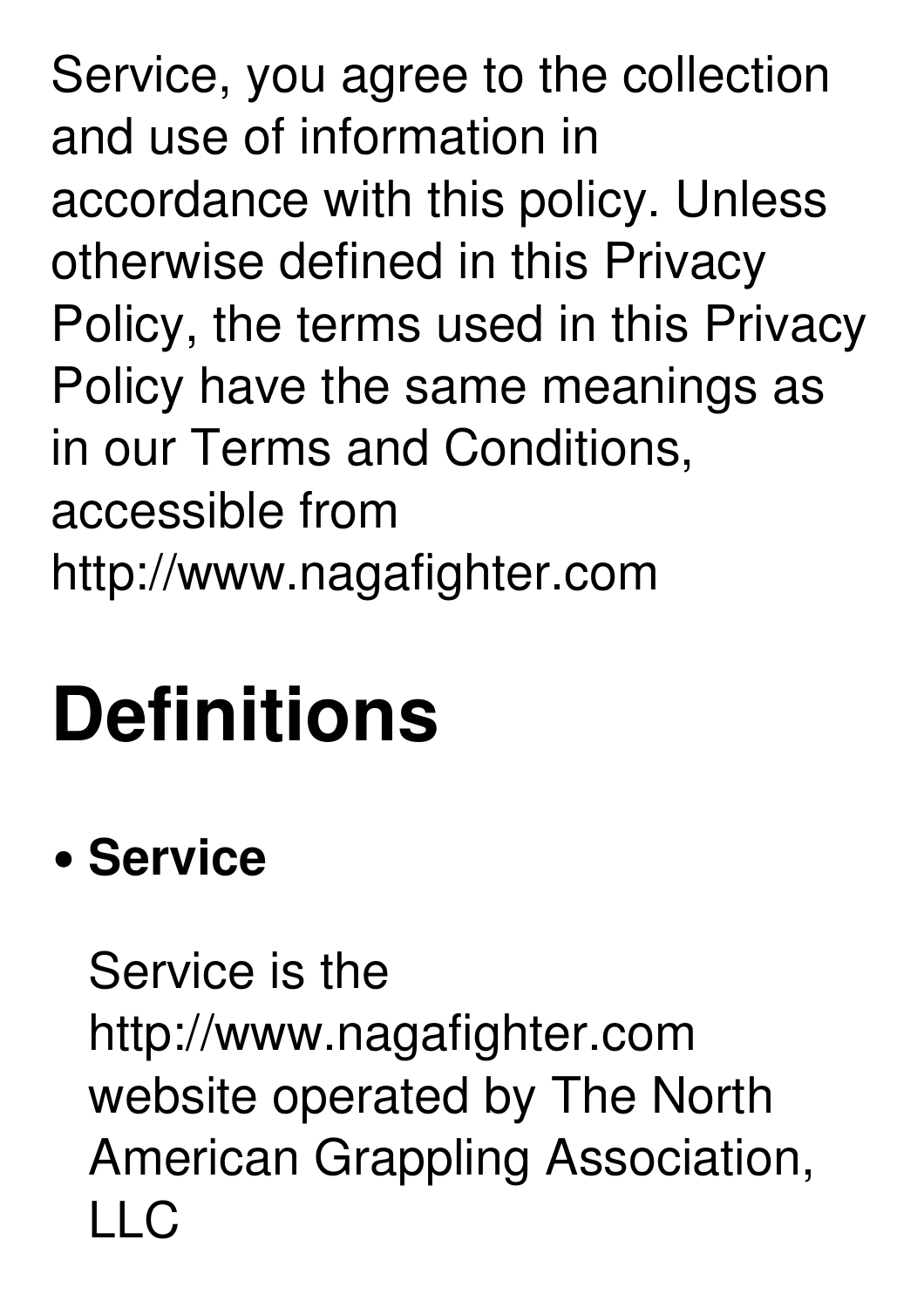#### **Personal Data**

Personal Data means data about a living individual who can be identified from those data (or from those and other information either in our possession or likely to come into our possession).

#### **Usage Data**

Usage Data is data collected automatically either generated by the use of the Service or from the Service infrastructure itself (for example, the duration of a page visit).

#### **Cookies**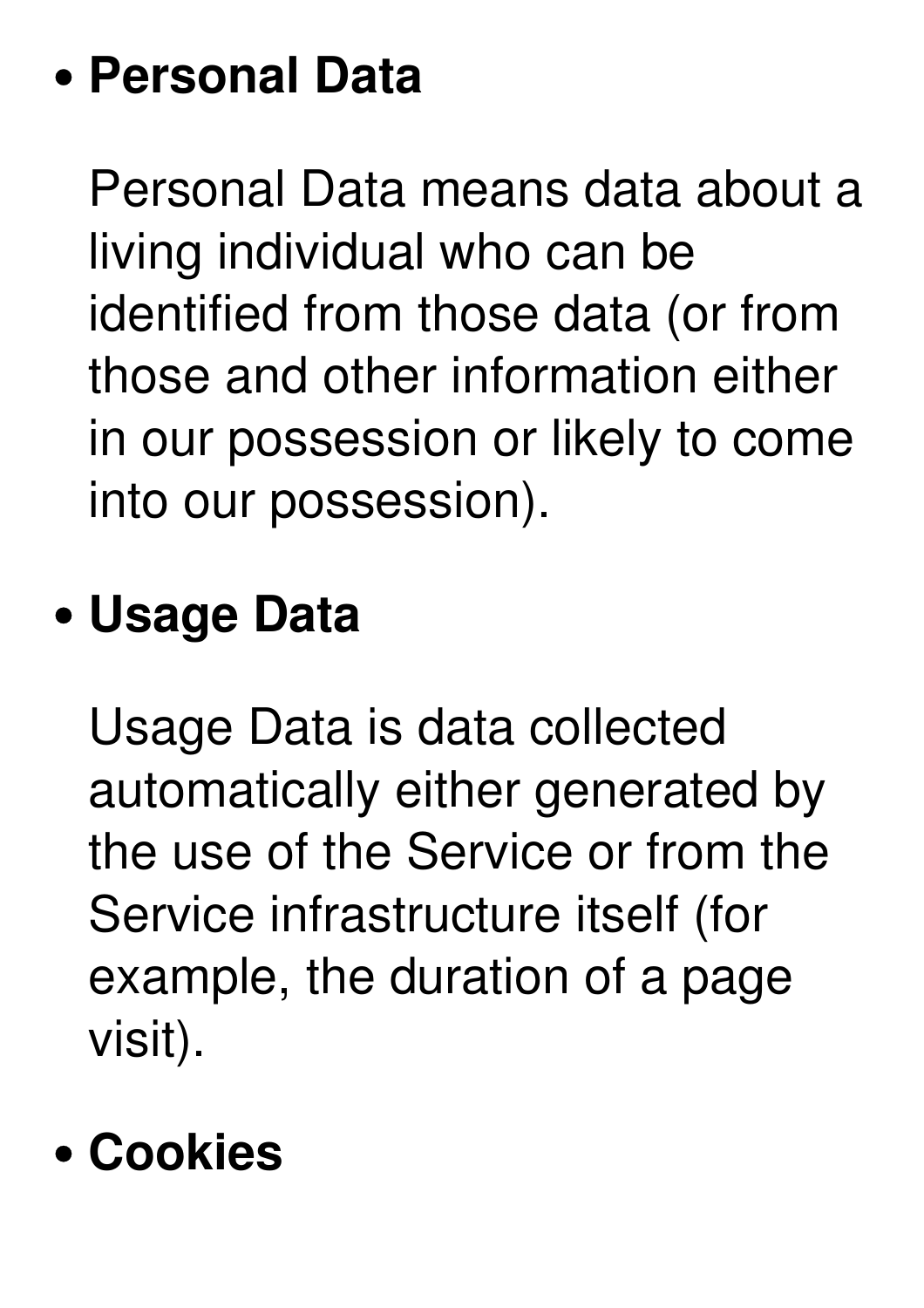Cookies are small files stored on your device (computer or mobile device).

### **Data Controller**

Data Controller means the natural or legal person who (either alone or jointly or in common with other persons) determines the purposes for which and the manner in which any personal information are, or are to be, processed.

For the purpose of this Privacy Policy, we are a Data Controller of your Personal Data.

**Data Processors (or Service Providers)**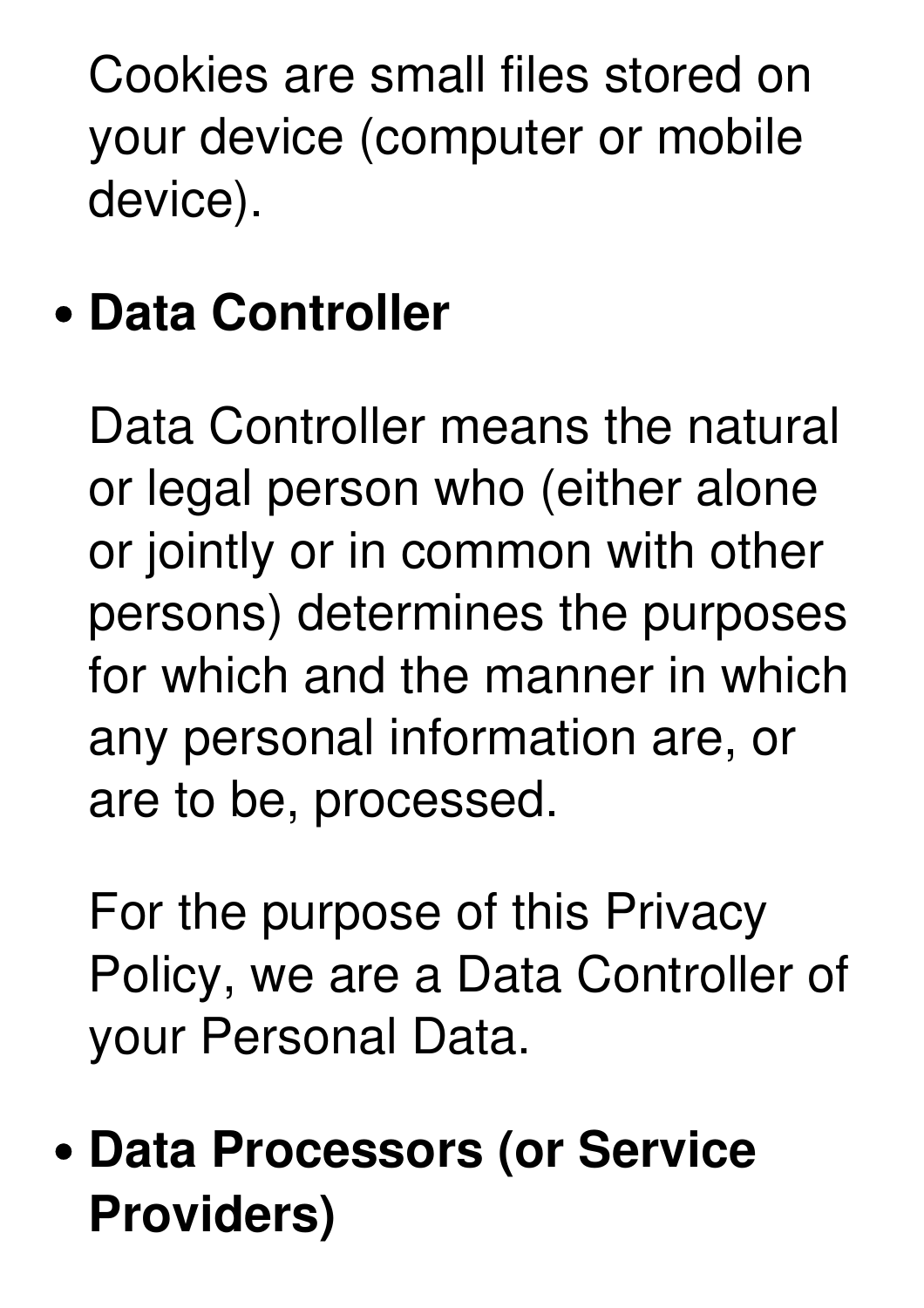Data Processor (or Service Provider) means any natural or legal person who processes the data on behalf of the Data Controller.

We may use the services of various Service Providers in order to process your data more effectively.

### **Data Subject (or User)**

Data Subject is any living individual who is using our Service and is the subject of Personal Data.

# **Information Collection and Use**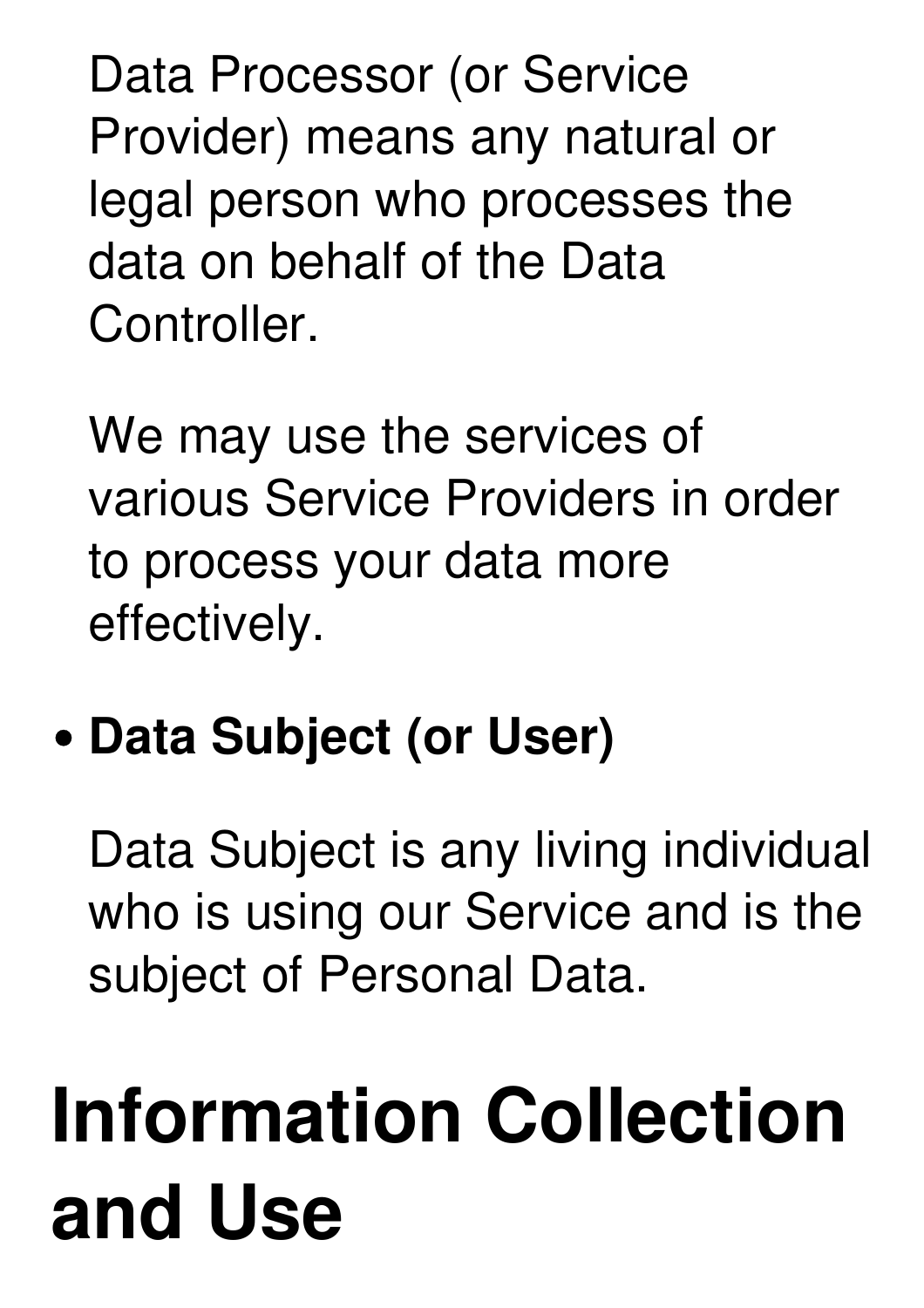We collect several different types of information for various purposes to provide and improve our Service to you.

### **Types of Data Collected**

### **Personal Data**

While using our Service, we may ask you to provide us with certain personally identifiable information that can be used to contact or identify you ("Personal Data"). Personally identifiable information may include, but is not limited to:

- Email address
- First name and last name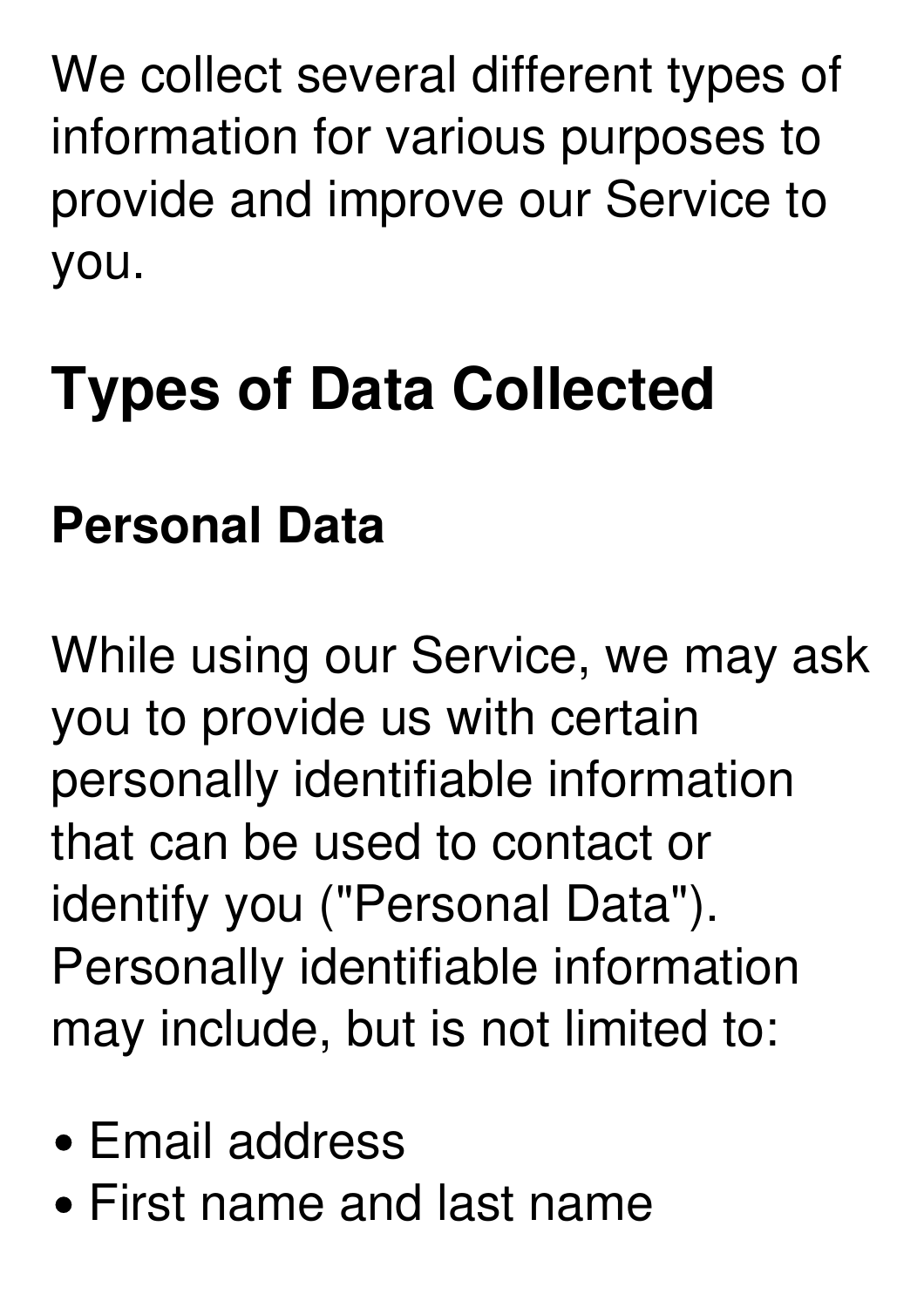- Phone number
- Address, State, Province, ZIP/Postal code, City
- Cookies and Usage Data

We may use your Personal Data to contact you with newsletters, marketing or promotional materials and other information that may be of interest to you. You may opt out of receiving any, or all, of these communications from us by following the unsubscribe link or the instructions provided in any email we send.

#### **Usage Data**

We may also collect information on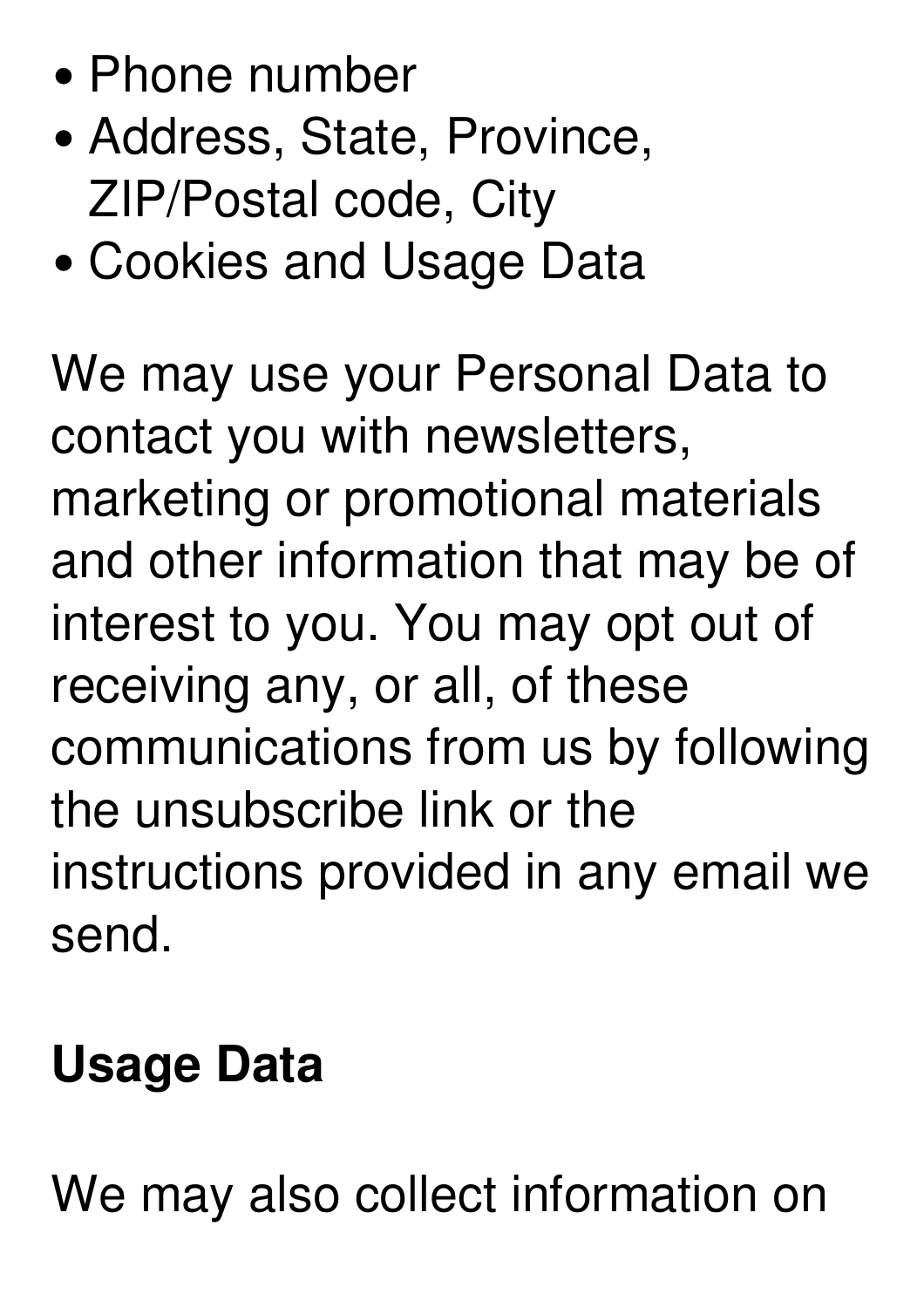how the Service is accessed and used ("Usage Data"). This Usage Data may include information such as your computer's Internet Protocol address (e.g. IP address), browser type, browser version, the pages of our Service that you visit, the time and date of your visit, the time spent on those pages, unique device identifiers and other diagnostic data.

### **Tracking & Cookies Data**

We use cookies and similar tracking technologies to track the activity on our Service and we hold certain information.

Cookies are files with a small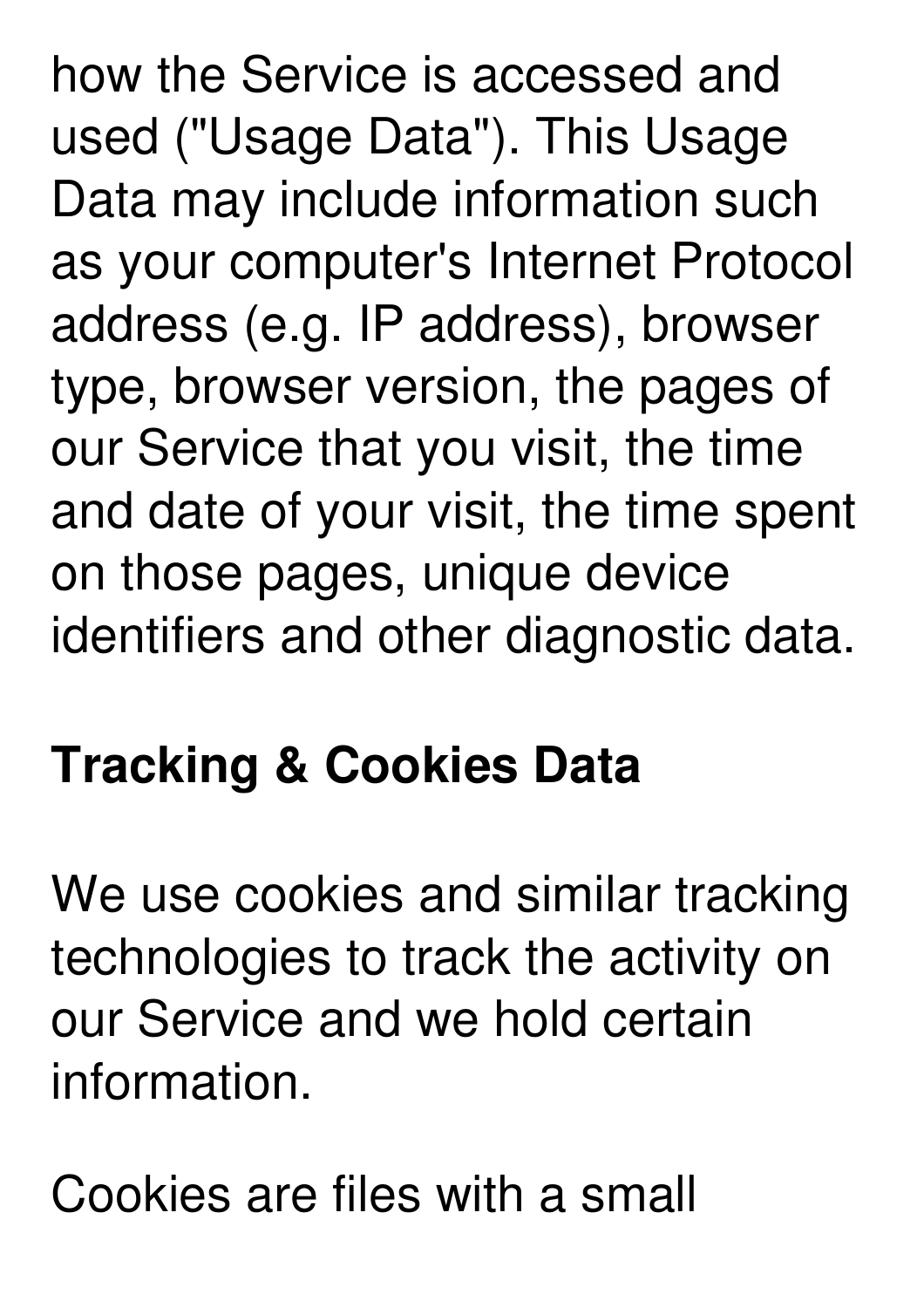amount of data which may include an anonymous unique identifier. Cookies are sent to your browser from a website and stored on your device. Other tracking technologies are also used such as beacons, tags and scripts to collect and track information and to improve and analyse our Service.

You can instruct your browser to refuse all cookies or to indicate when a cookie is being sent. However, if you do not accept cookies, you may not be able to use some portions of our Service.

Examples of Cookies we use:

**Session Cookies.** We use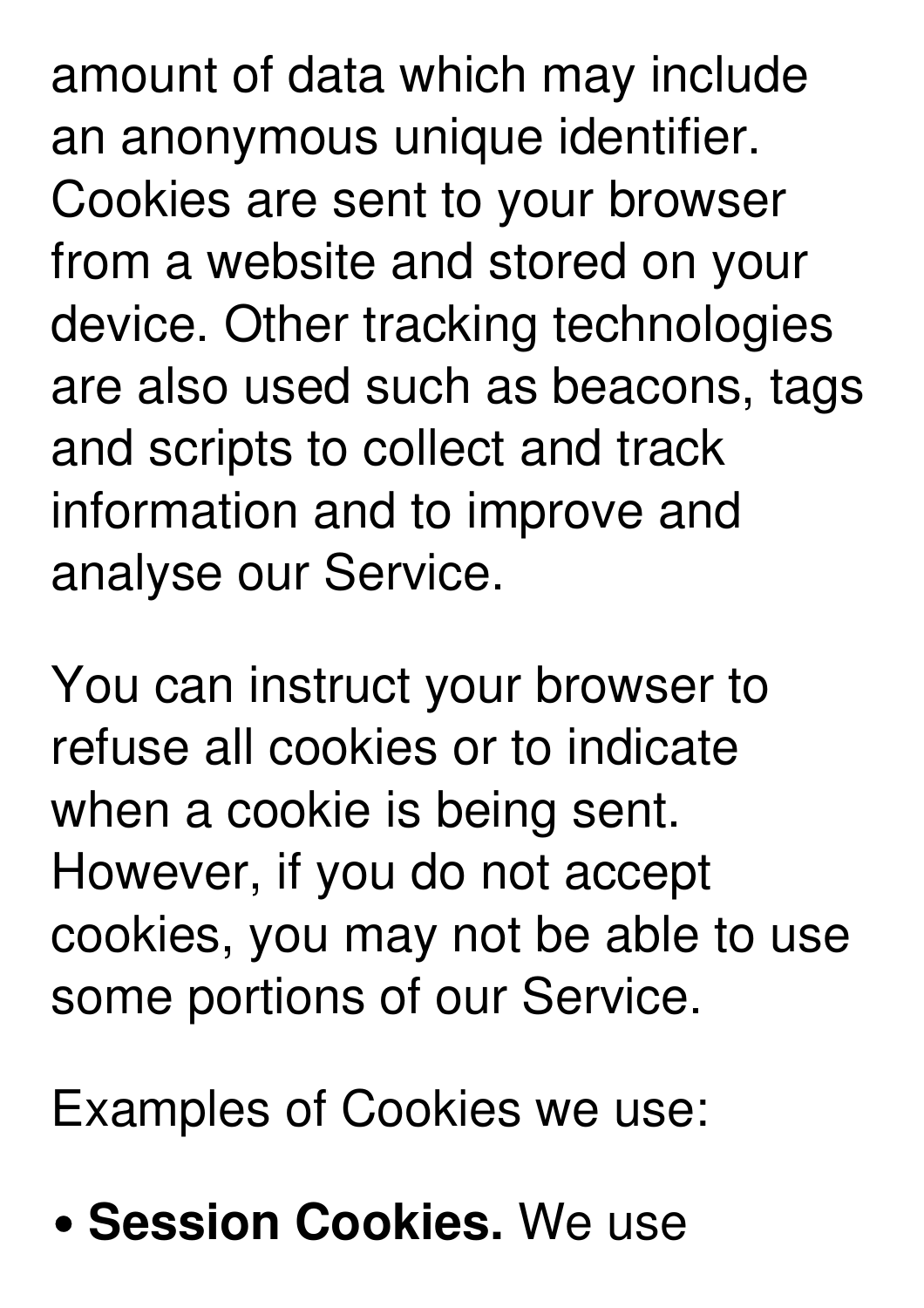Session Cookies to operate our Service.

- **Preference Cookies.** We use Preference Cookies to remember your preferences and various settings.
- **Security Cookies. We use** Security Cookies for security purposes.

# **Use of Data**

The North American Grappling Association, LLC uses the collected data for various purposes:

- To provide and maintain our **Service**
- To notify you about changes to our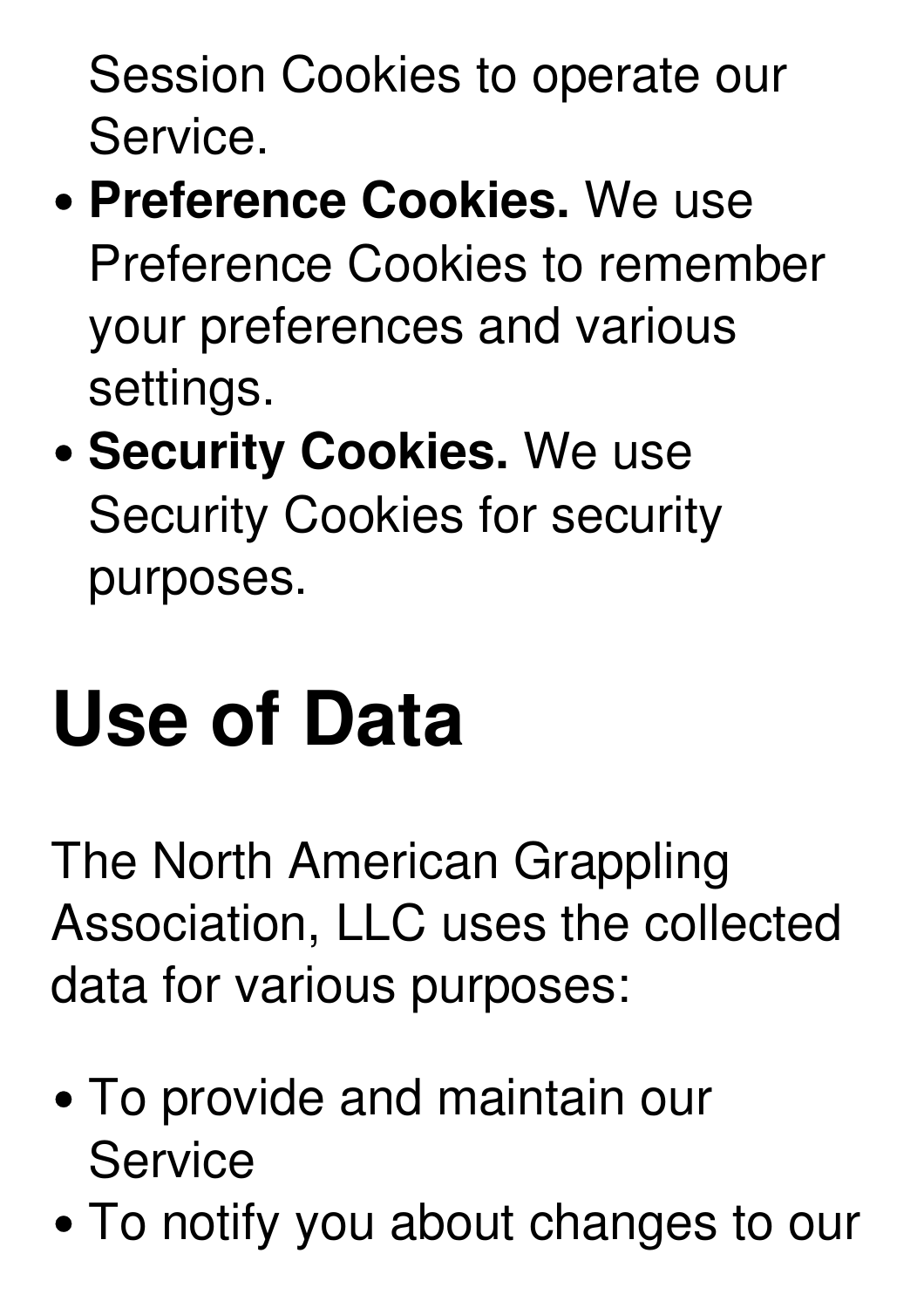**Service** 

- To allow you to participate in interactive features of our Service when you choose to do so
- To provide customer support
- To gather analysis or valuable information so that we can improve our Service
- To monitor the usage of our **Service**
- To detect, prevent and address technical issues
- To provide you with news, special offers and general information about other goods, services and events which we offer that are similar to those that you have already purchased or enquired about unless you have opted not to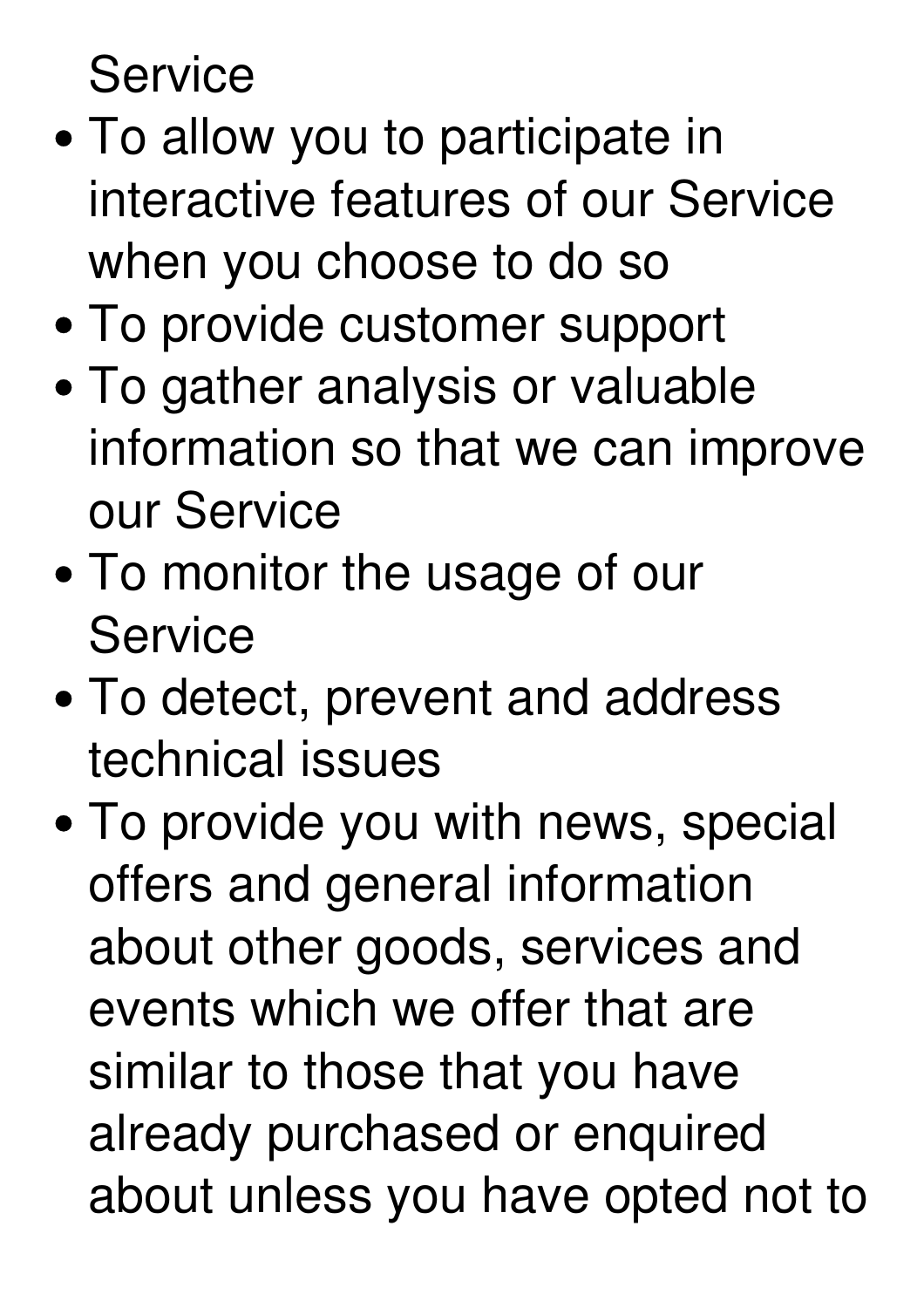receive such information

# **Legal Basis for Processing Personal Data under the General Data Protection Regulation (GDPR)**

If you are from the European Economic Area (EEA), The North American Grappling Association, LLC legal basis for collecting and using the personal information described in this Privacy Policy depends on the Personal Data we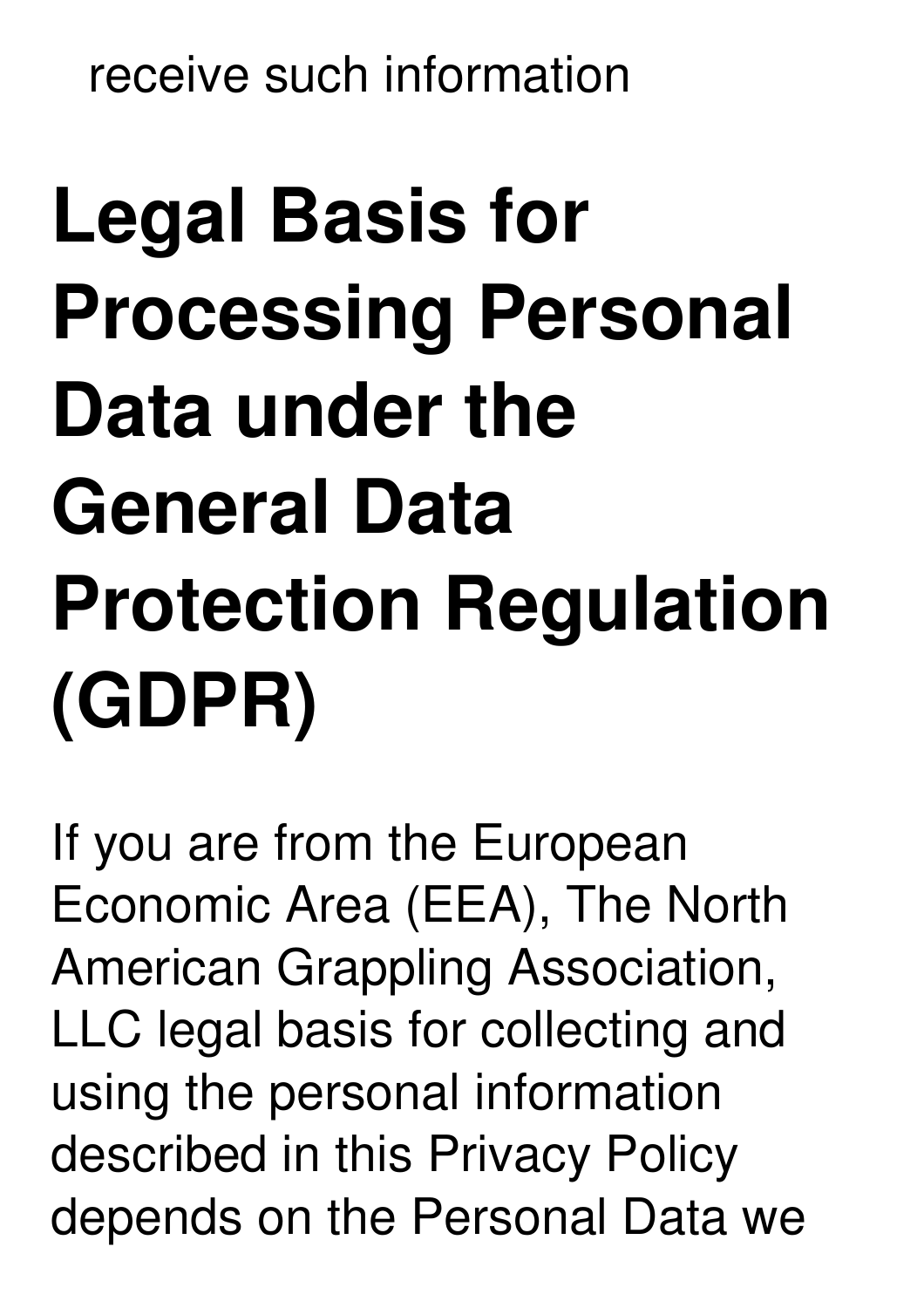collect and the specific context in which we collect it.

The North American Grappling Association, LLC may process your Personal Data because:

- We need to perform a contract with you
- You have given us permission to do so
- The processing is in our legitimate interests and it is not overridden by your rights
- To comply with the law

# **Retention of Data**

The North American Grappling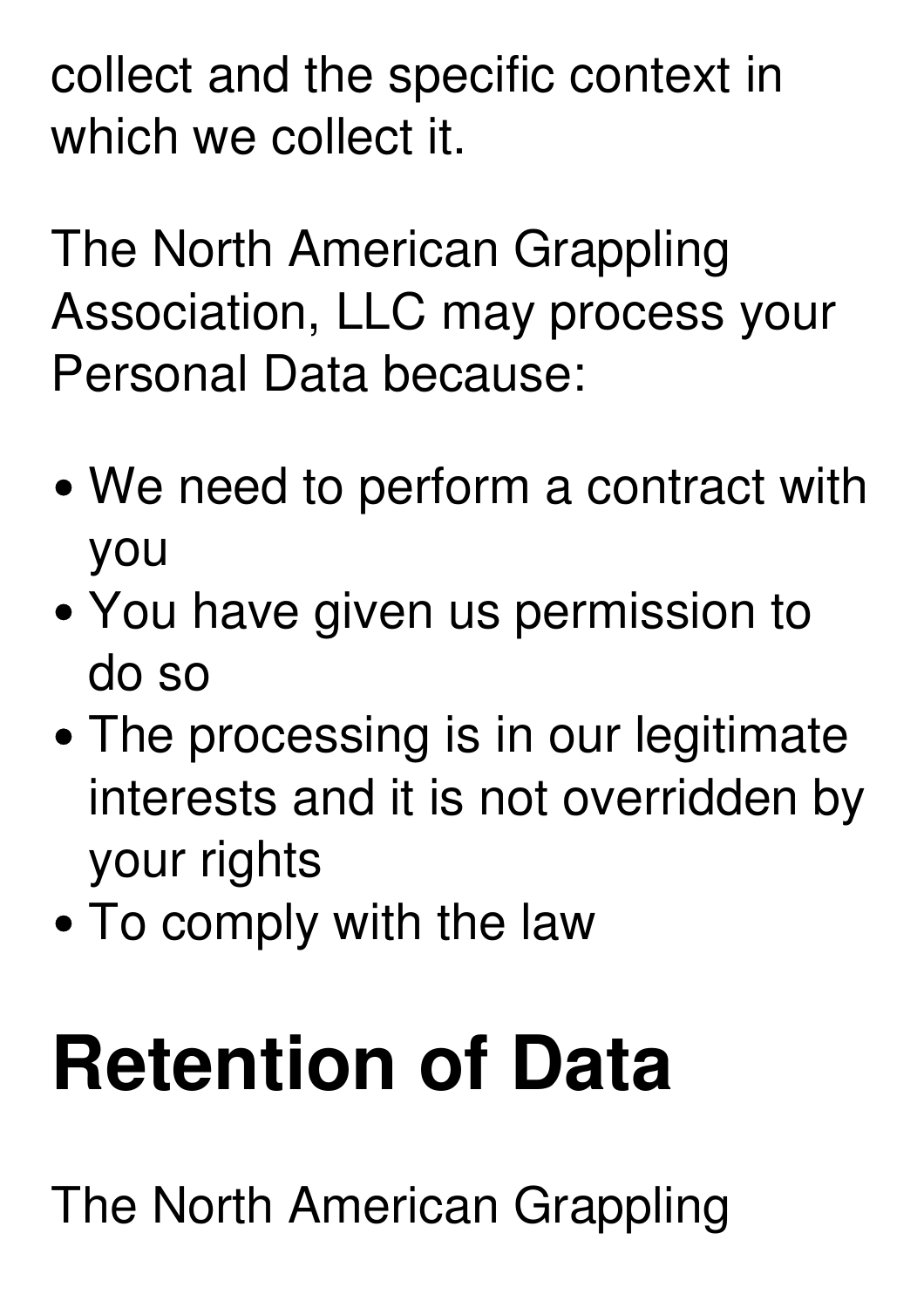Association, LLC will retain your Personal Data only for as long as is necessary for the purposes set out in this Privacy Policy. We will retain and use your Personal Data to the extent necessary to comply with our legal obligations (for example, if we are required to retain your data to comply with applicable laws), resolve disputes and enforce our legal agreements and policies.

The North American Grappling Association, LLC will also retain Usage Data for internal analysis purposes. Usage Data is generally retained for a shorter period of time, except when this data is used to strengthen the security or to improve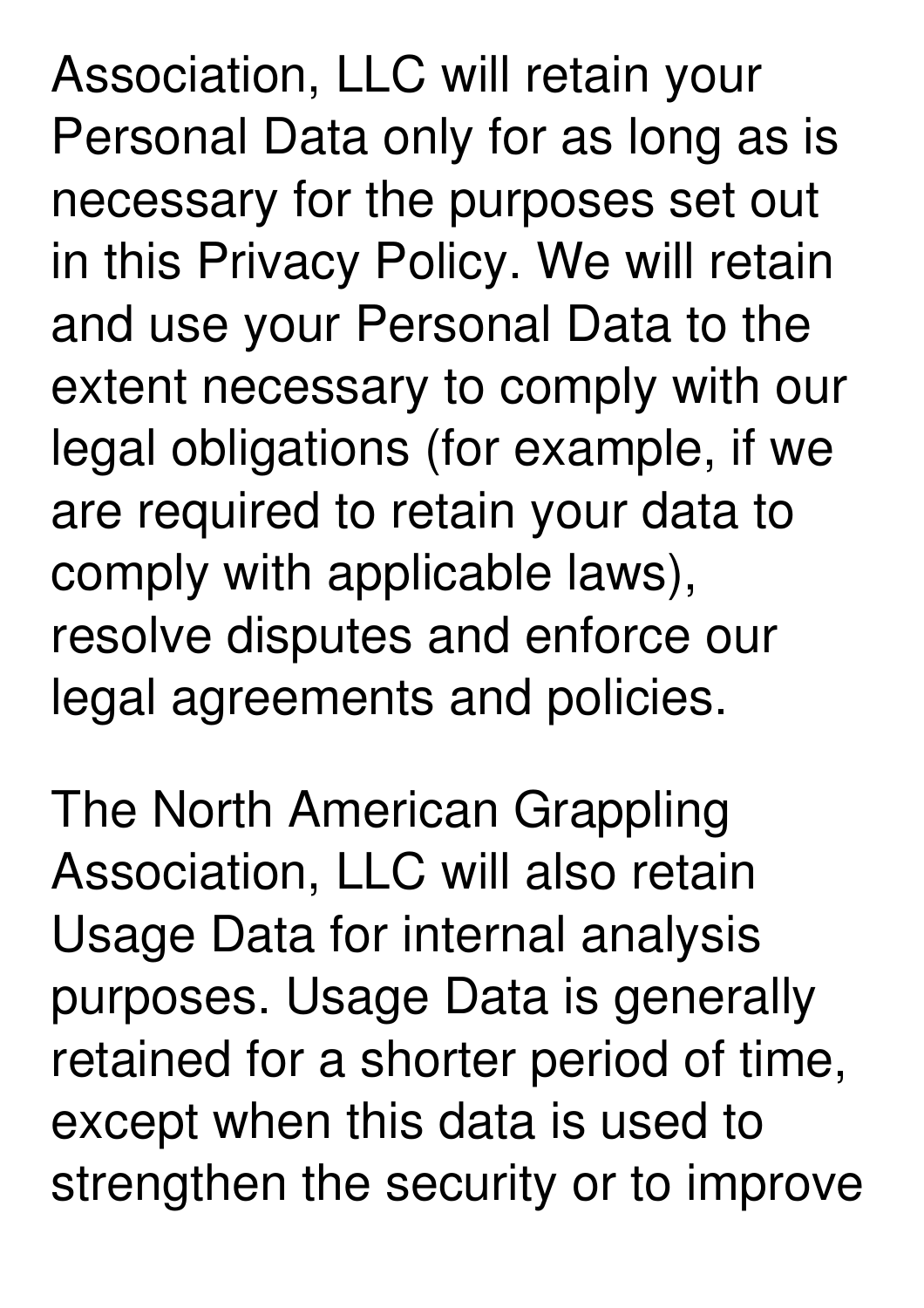the functionality of our Service, or we are legally obligated to retain this data for longer periods.

# **Transfer of Data**

Your information, including Personal Data, may be transferred to — and maintained on — computers located outside of your state, province, country or other governmental jurisdiction where the data protection laws may differ from those of your jurisdiction.

If you are located outside United States and choose to provide information to us, please note that we transfer the data, including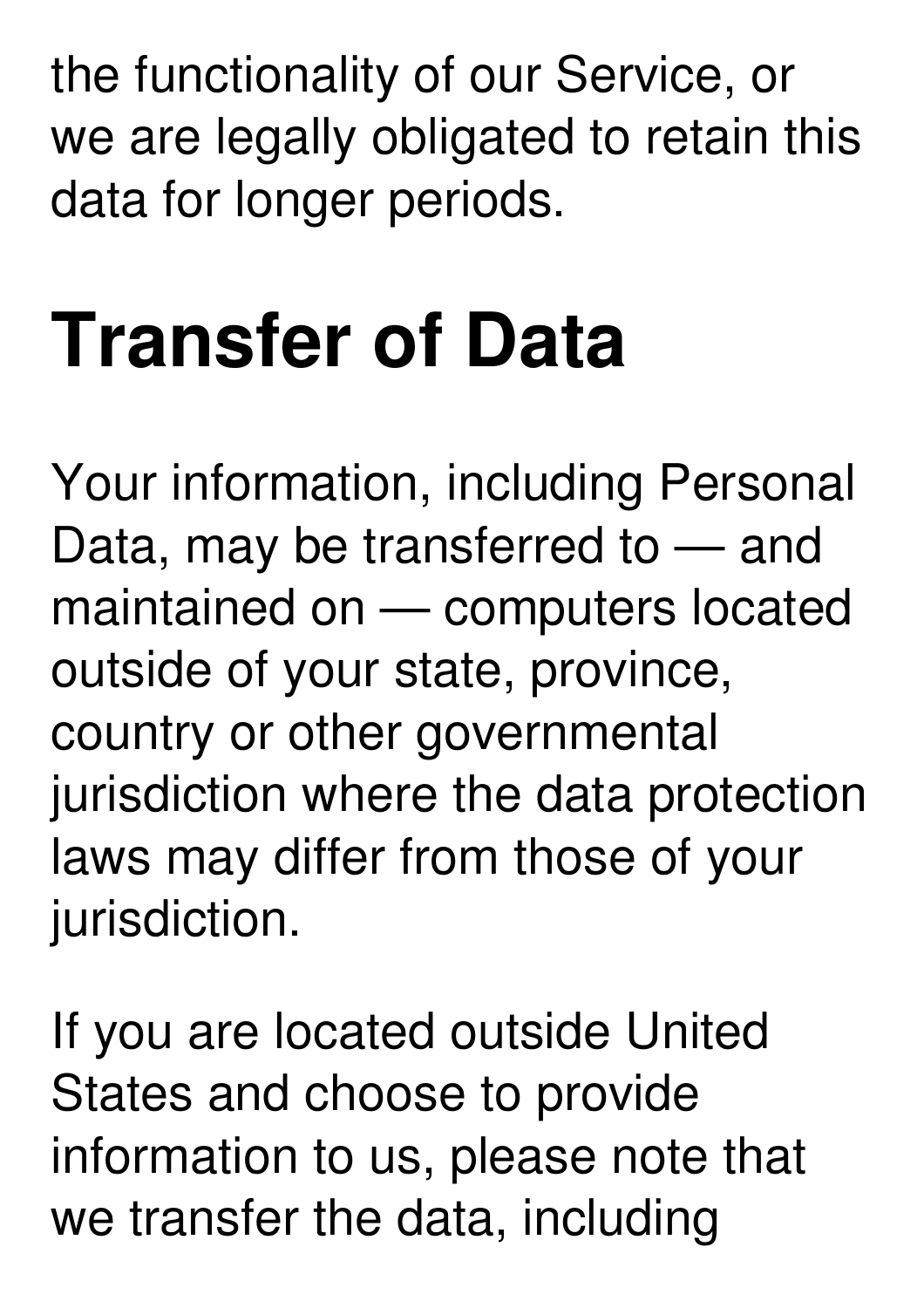Personal Data, to United States and process it there.

Your consent to this Privacy Policy followed by your submission of such information represents your agreement to that transfer.

The North American Grappling Association, LLC will take all the steps reasonably necessary to ensure that your data is treated securely and in accordance with this Privacy Policy and no transfer of your Personal Data will take place to an organisation or a country unless there are adequate controls in place including the security of your data and other personal information.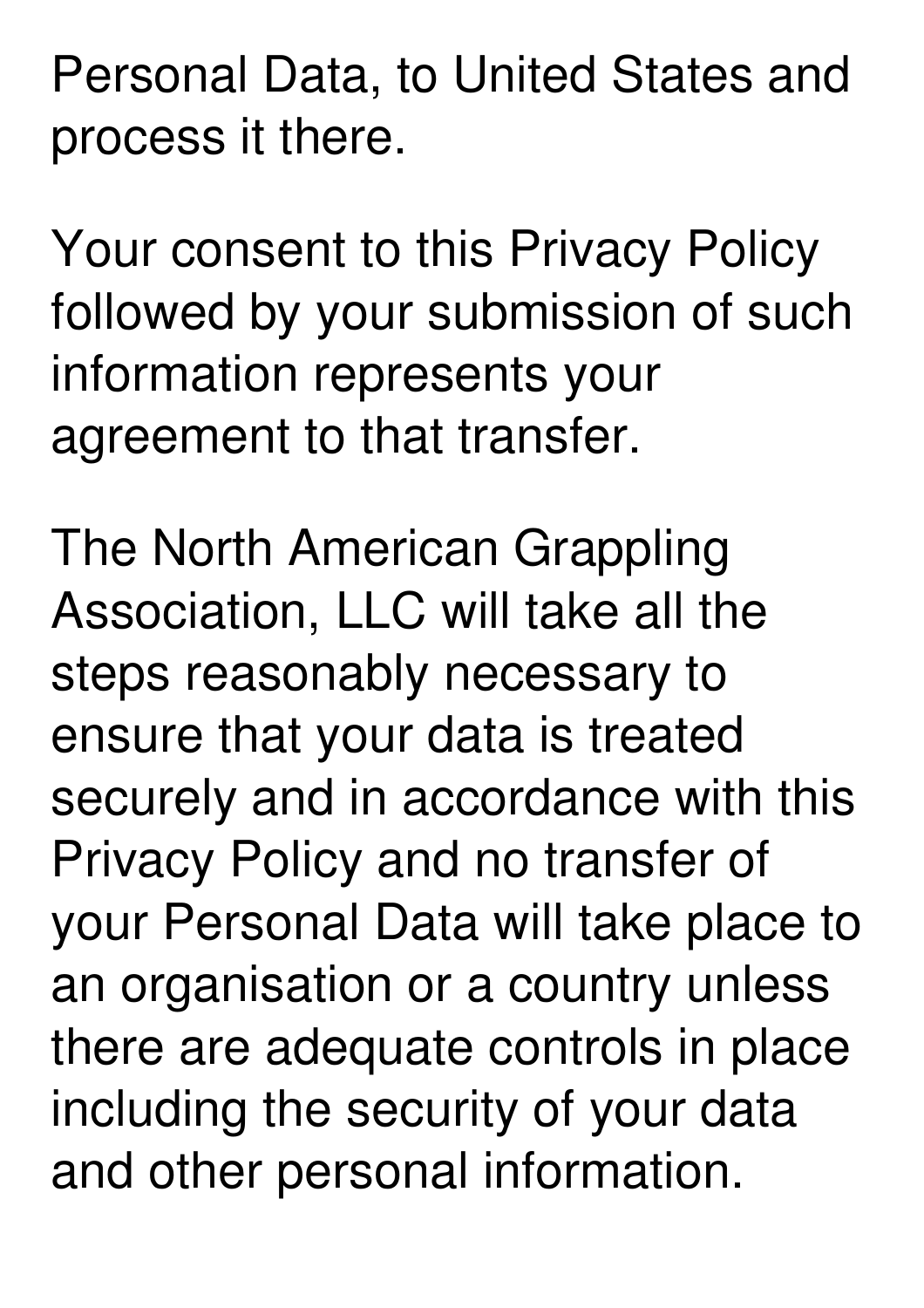## **Disclosure of Data**

### **Disclosure for Law Enforcement**

Under certain circumstances, The North American Grappling Association, LLC may be required to disclose your Personal Data if required to do so by law or in response to valid requests by public authorities (e.g. a court or a government agency).

### **Legal Requirements**

The North American Grappling Association, LLC may disclose your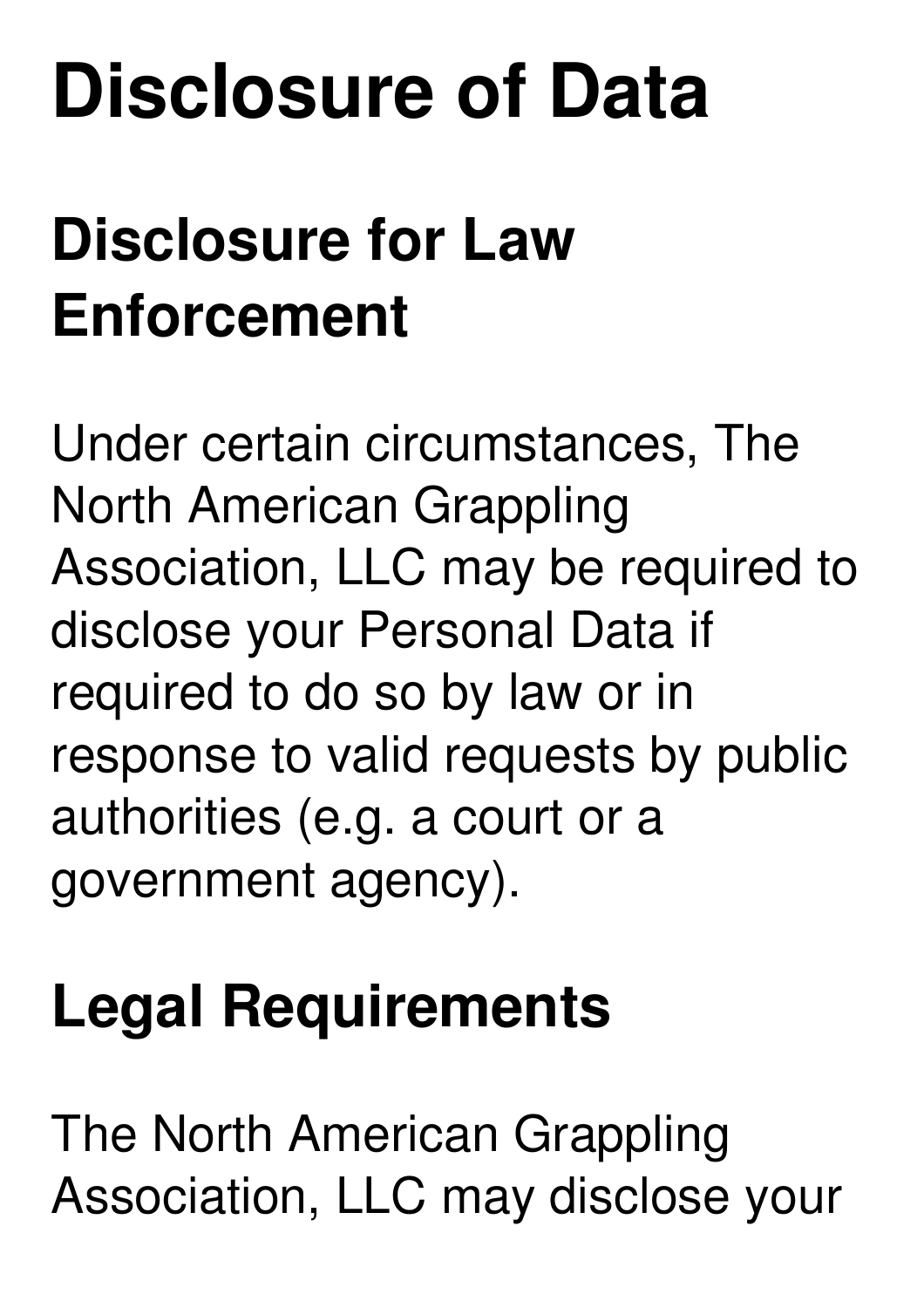Personal Data in the good faith belief that such action is necessary to:

- To comply with a legal obligation
- To protect and defend the rights or property of The North American Grappling Association, LLC
- To prevent or investigate possible wrongdoing in connection with the **Service**
- To protect the personal safety of users of the Service or the public
- To protect against legal liability

# **Security of Data**

The security of your data is important to us but remember that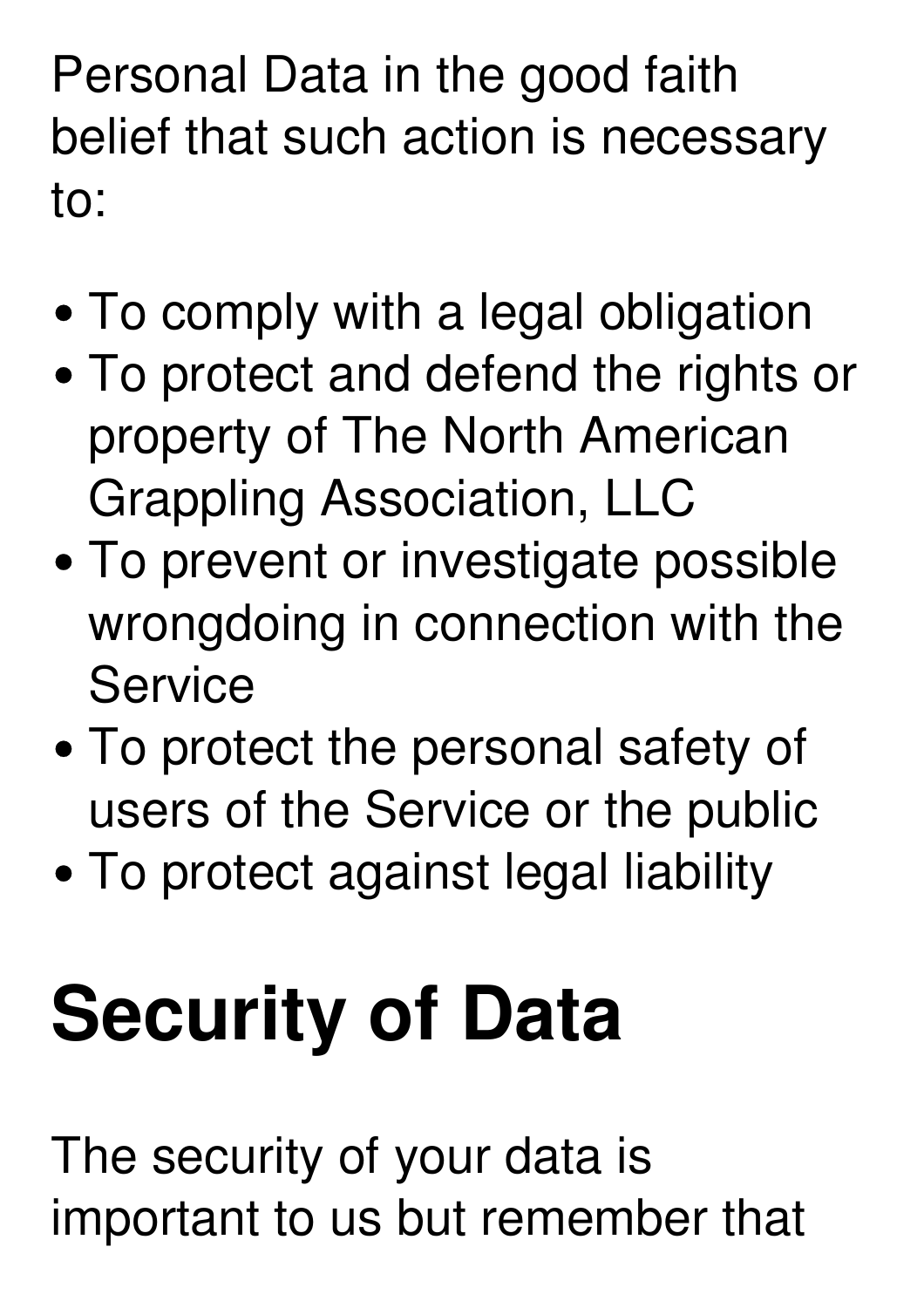no method of transmission over the Internet or method of electronic storage is 100% secure. While we strive to use commercially acceptable means to protect your Personal Data, we cannot guarantee its absolute security.

# **Our Policy on "Do Not Track" Signals under the California Online Protection Act (CalOPPA)**

We do not support Do Not Track ("DNT"). Do Not Track is a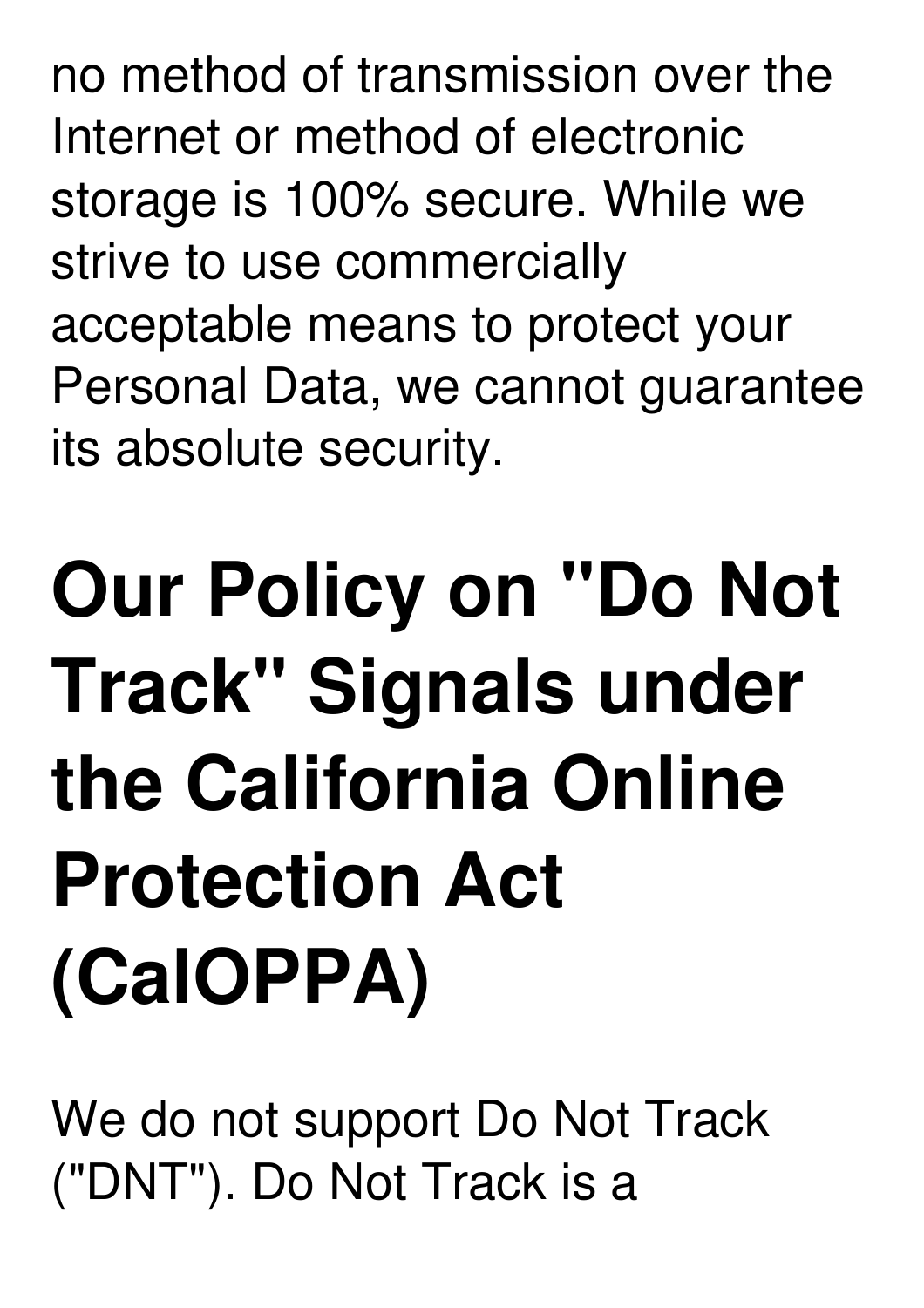preference you can set in your web browser to inform websites that you do not want to be tracked.

You can enable or disable Do Not Track by visiting the Preferences or Settings page of your web browser.

# **Your Data Protection Rights under the General Data Protection Regulation (GDPR)**

If you are a resident of the European Economic Area (EEA), you have certain data protection rights. The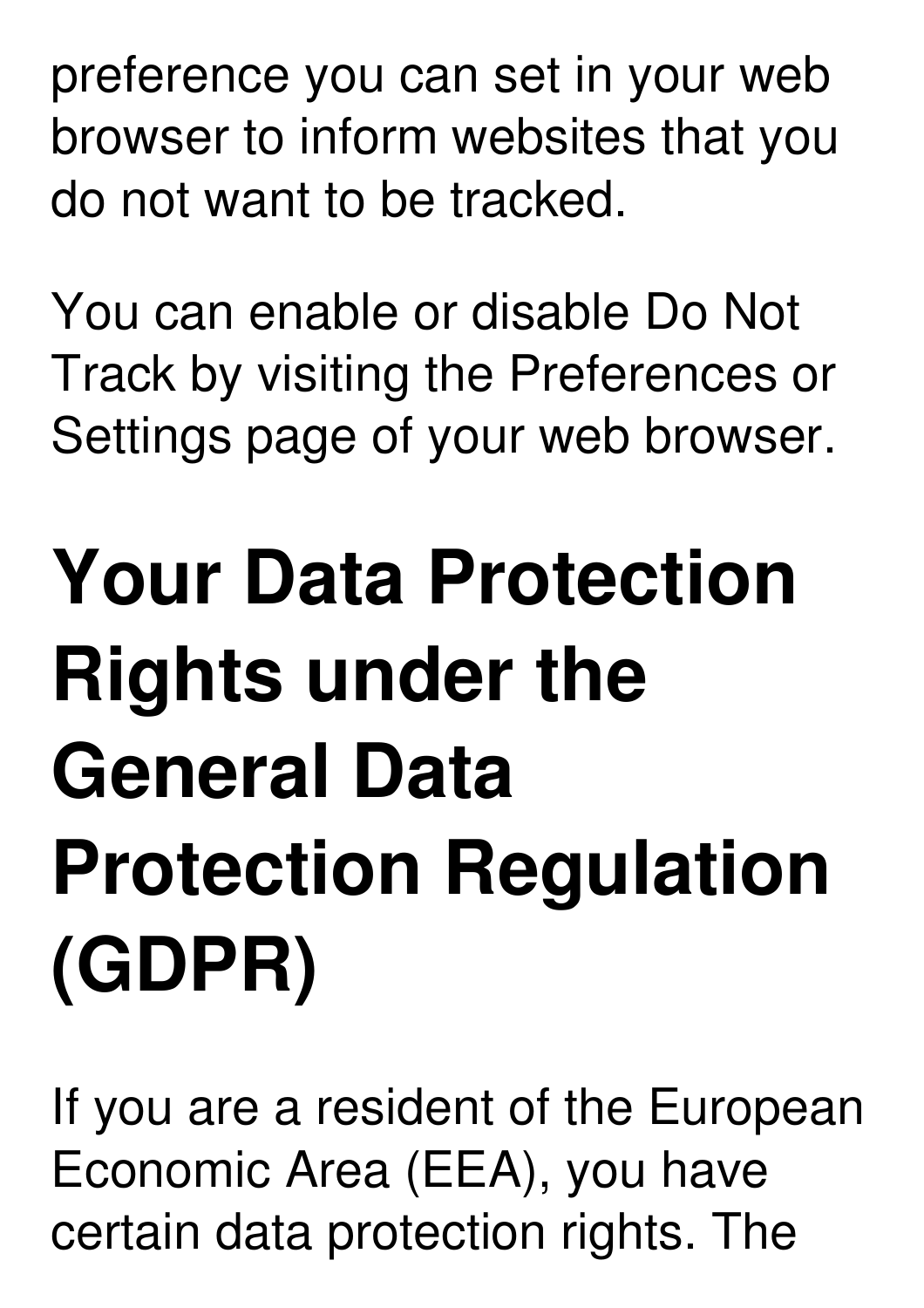North American Grappling Association, LLC aims to take reasonable steps to allow you to correct, amend, delete or limit the use of your Personal Data.

If you wish to be informed about what Personal Data we hold about you and if you want it to be removed from our systems, please contact us.

In certain circumstances, you have the following data protection rights:

**The right to access, update or delete the information we have on you.** Whenever made possible, you can access, update or request deletion of your Personal Data directly within your account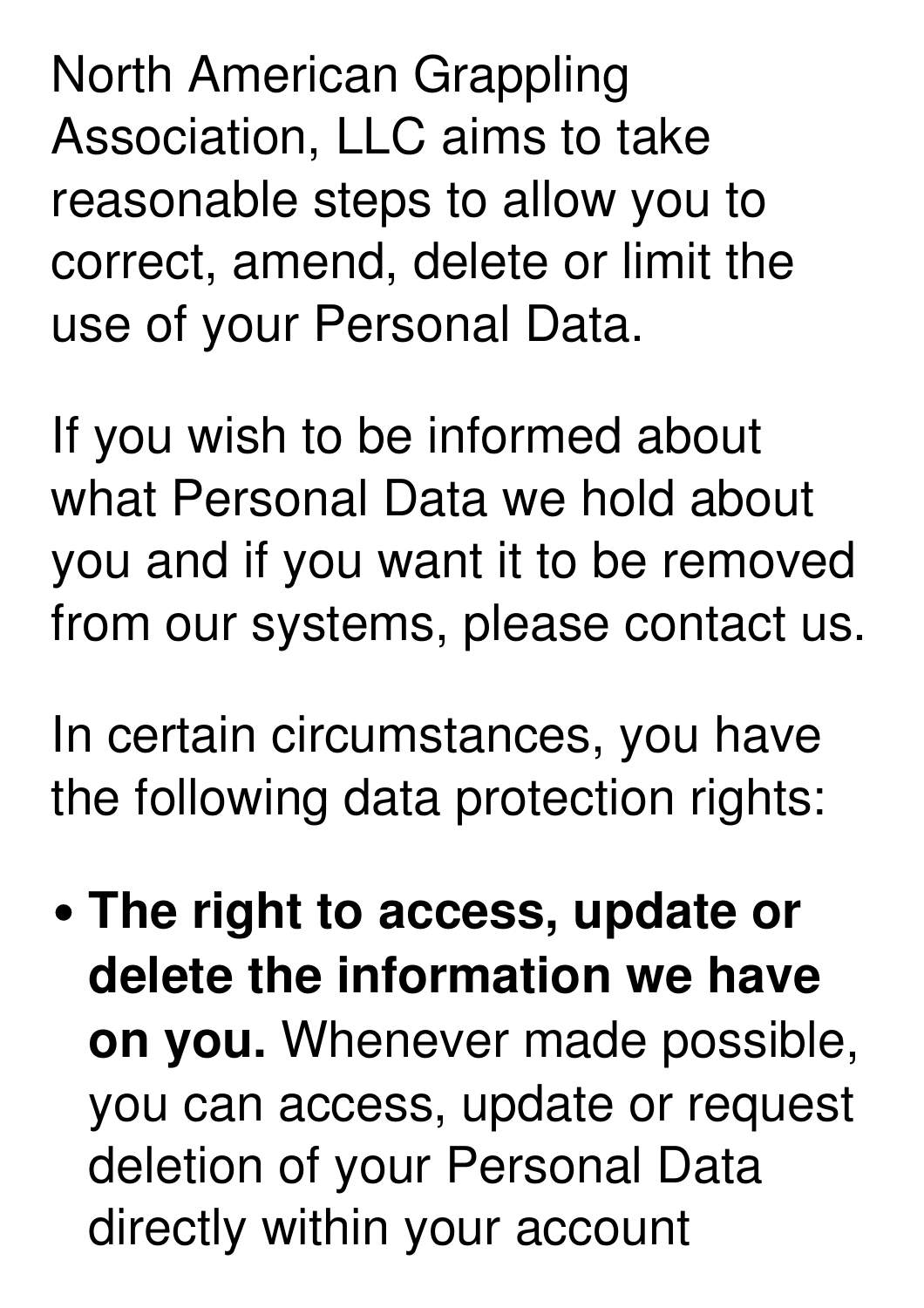settings section. If you are unable to perform these actions yourself, please contact us to assist you.

- **The right of rectification.** You have the right to have your information rectified if that information is inaccurate or incomplete.
- **The right to object.** You have the right to object to our processing of your Personal Data.
- **The right of restriction.** You have the right to request that we restrict the processing of your personal information.
- **The right to data portability.** You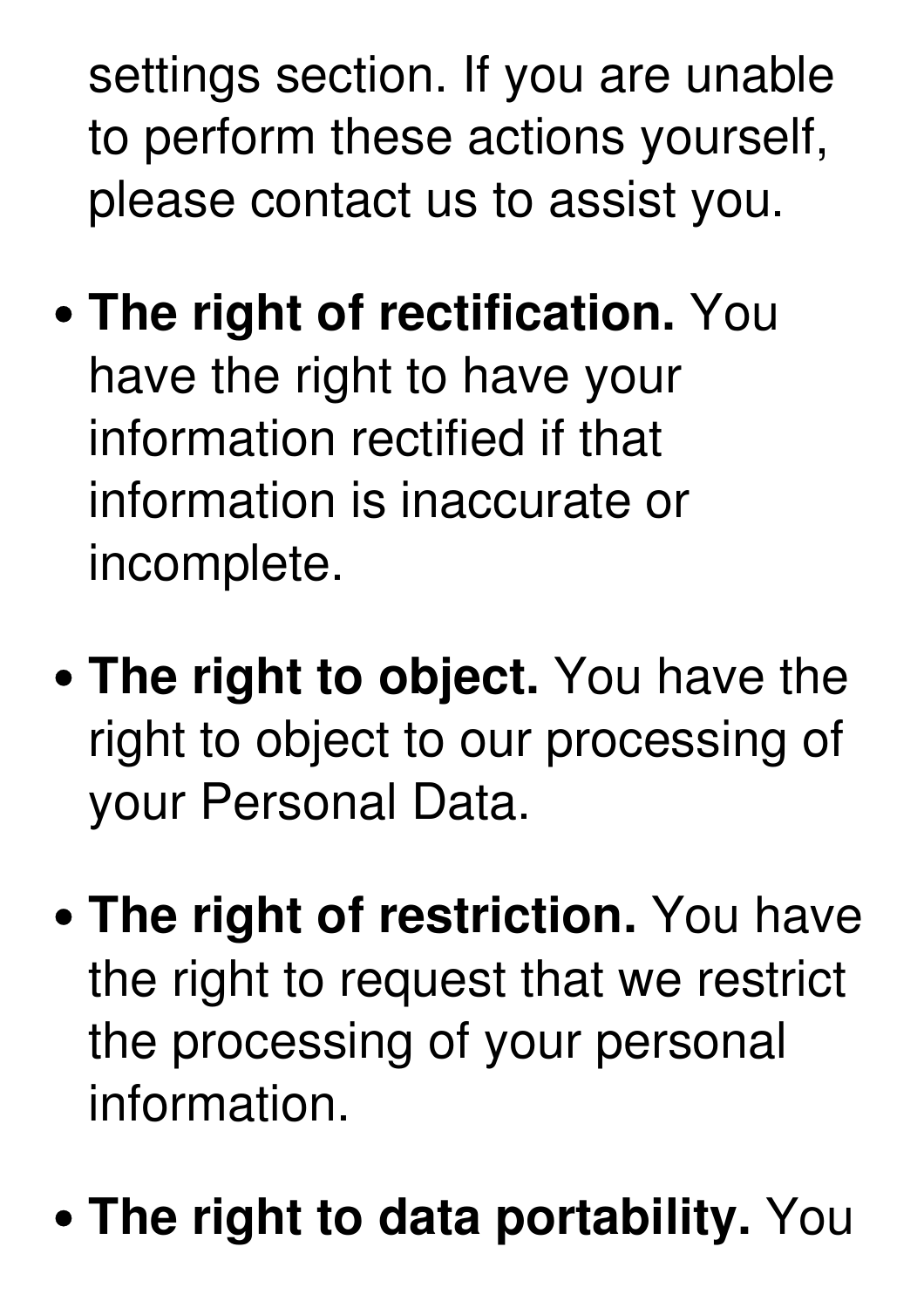have the right to be provided with a copy of the information we have on you in a structured, machinereadable and commonly used format.

**The right to withdraw consent.** You also have the right to withdraw your consent at any time where The North American Grappling Association, LLC relied on your consent to process your personal information.

Please note that we may ask you to verify your identity before responding to such requests.

You have the right to complain to a Data Protection Authority about our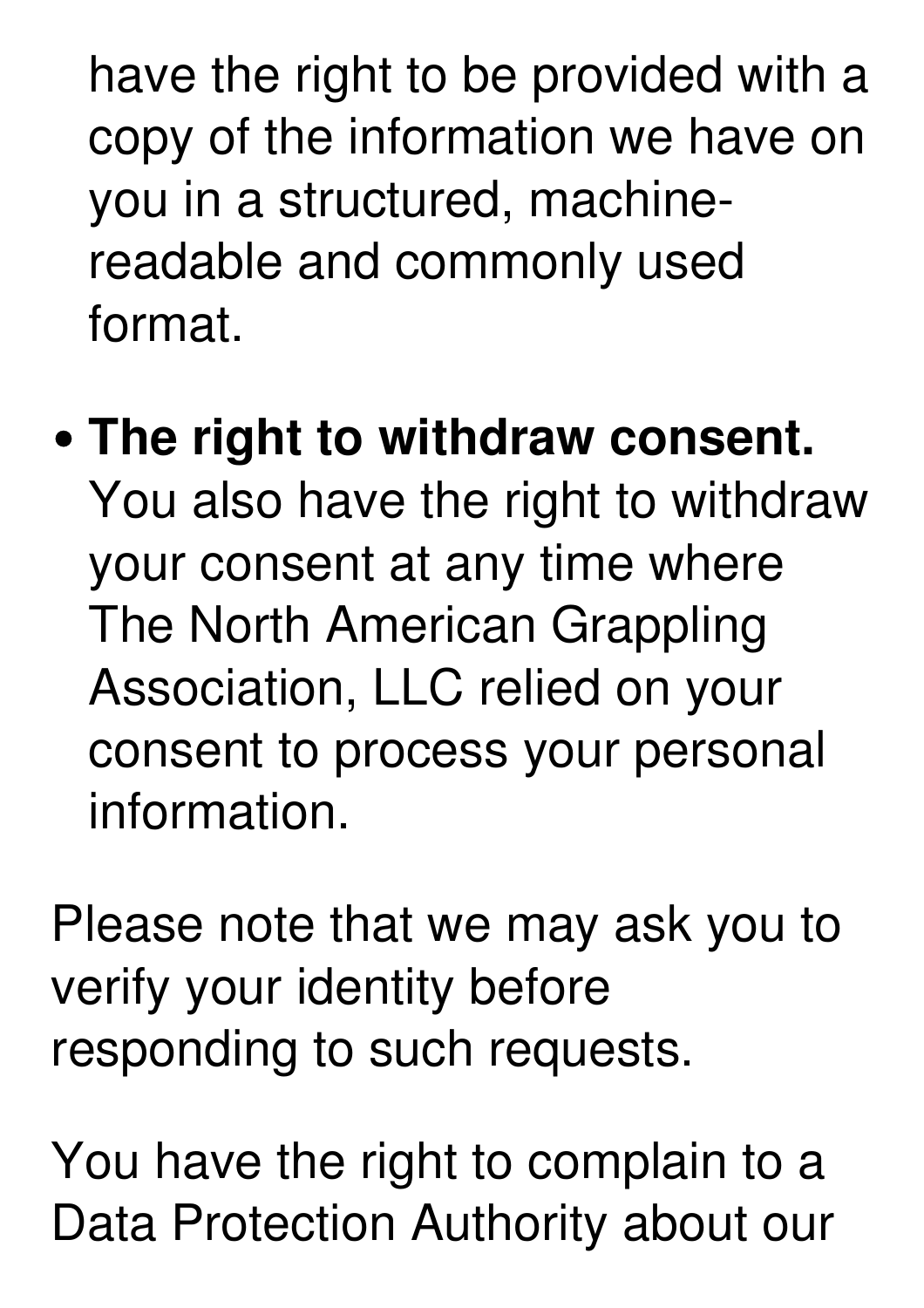collection and use of your Personal Data. For more information, please contact your local data protection authority in the European Economic Area (EEA).

# **Service Providers**

We may employ third party companies and individuals to facilitate our Service ("Service Providers"), provide the Service on our behalf, perform Service-related services or assist us in analysing how our Service is used.

These third parties have access to your Personal Data only to perform these tasks on our behalf and are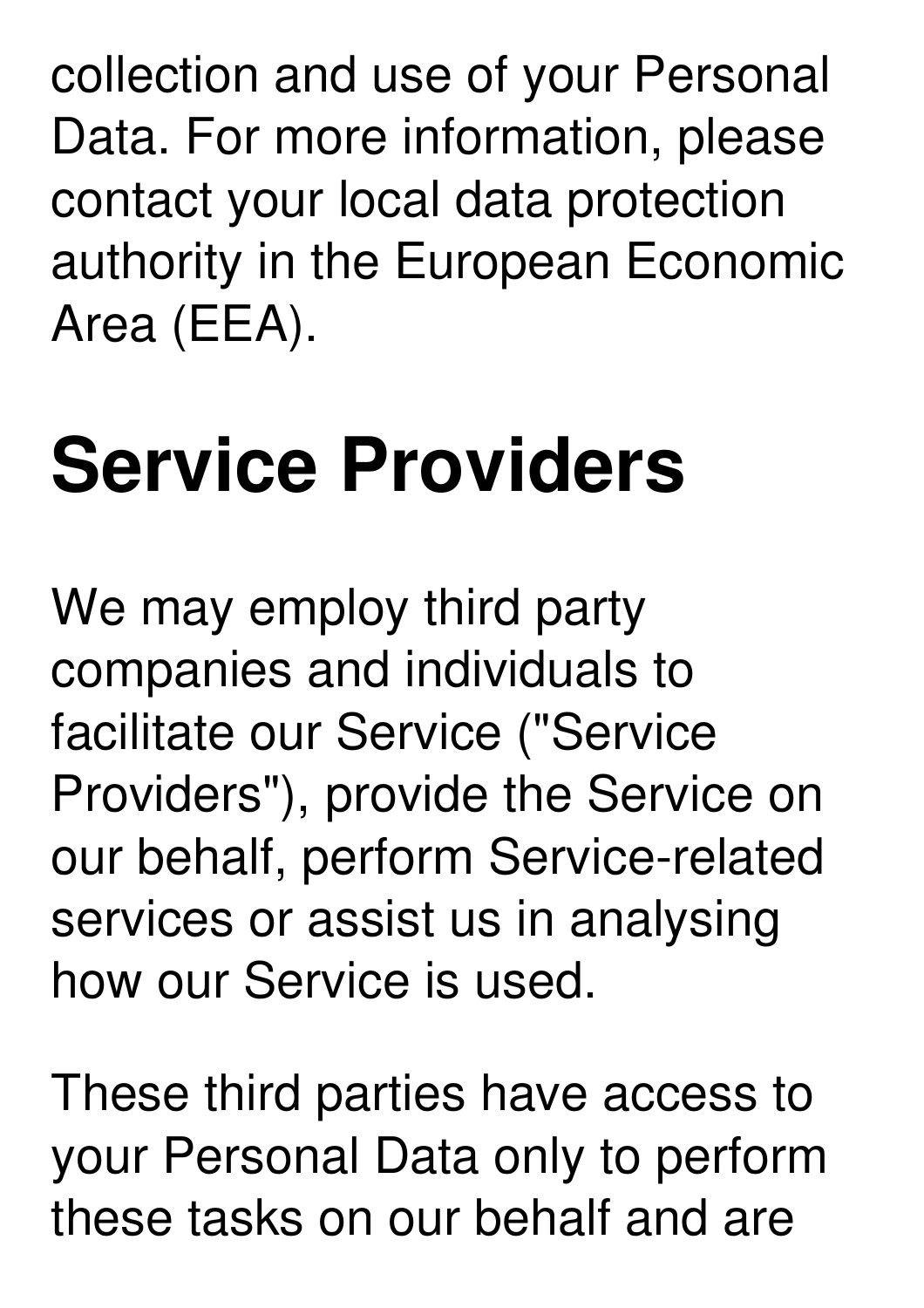obligated not to disclose or use it for any other purpose.

### **Analytics**

We may use third-party Service Providers to monitor and analyse the use of our Service.

### **Google Analytics**

Google Analytics is a web analytics service offered by Google that tracks and reports website traffic. Google uses the data collected to track and monitor the use of our Service. This data is shared with other Google services. Google may use the collected data to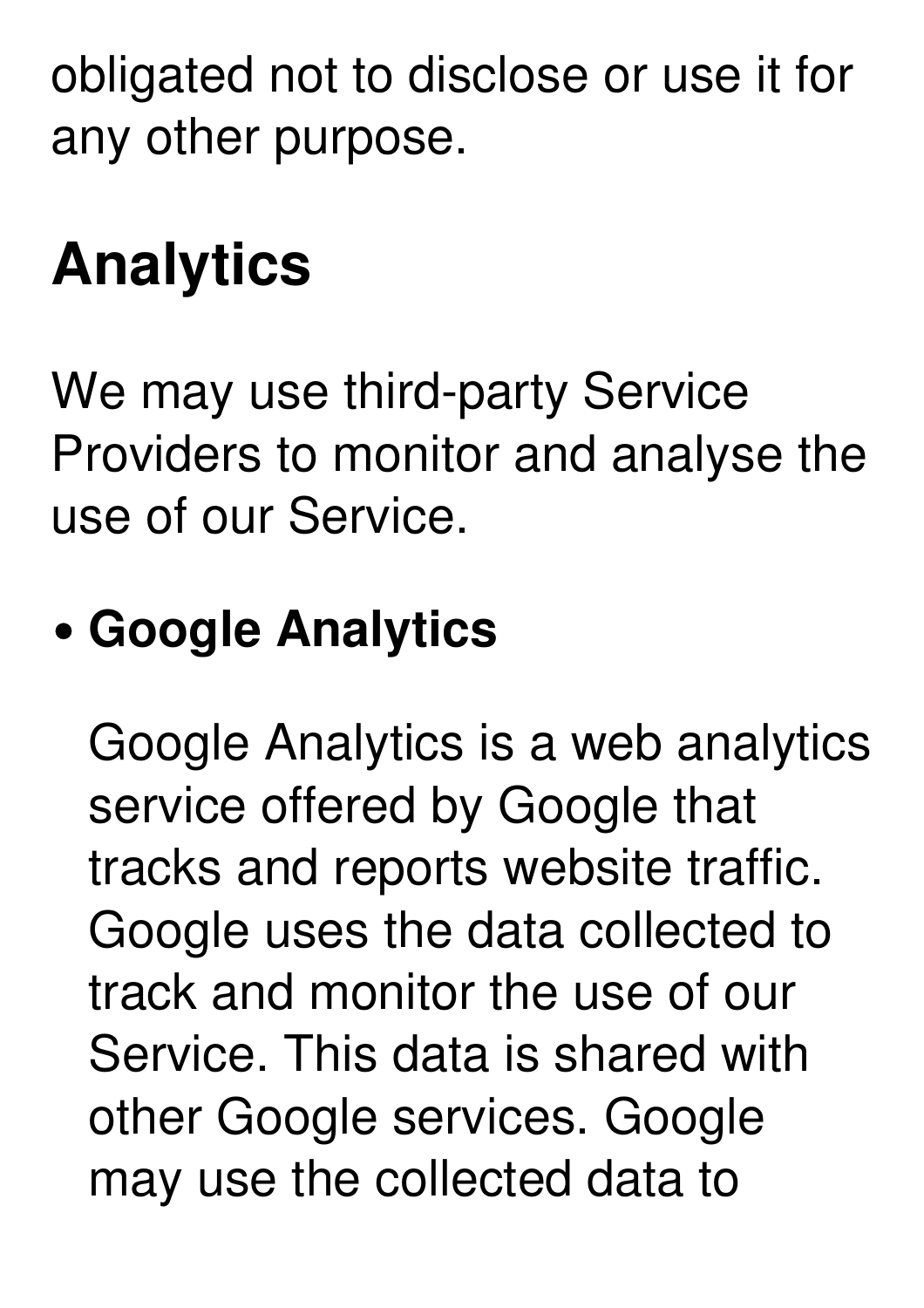contextualise and personalise the ads of its own advertising network.

You can opt-out of having made your activity on the Service available to Google Analytics by installing the Google Analytics opt out browser add-on. The add-on prevents the Google Analytics JavaScript (ga.js, analytics.js and dc.js) from sharing information with Google Analytics about visits activity.

For more information on the privacy practices of Google, please visit the Google Privacy & Terms web page:

[https://policies.google.com/privacy?](https://policies.google.com/privacy?hl=en)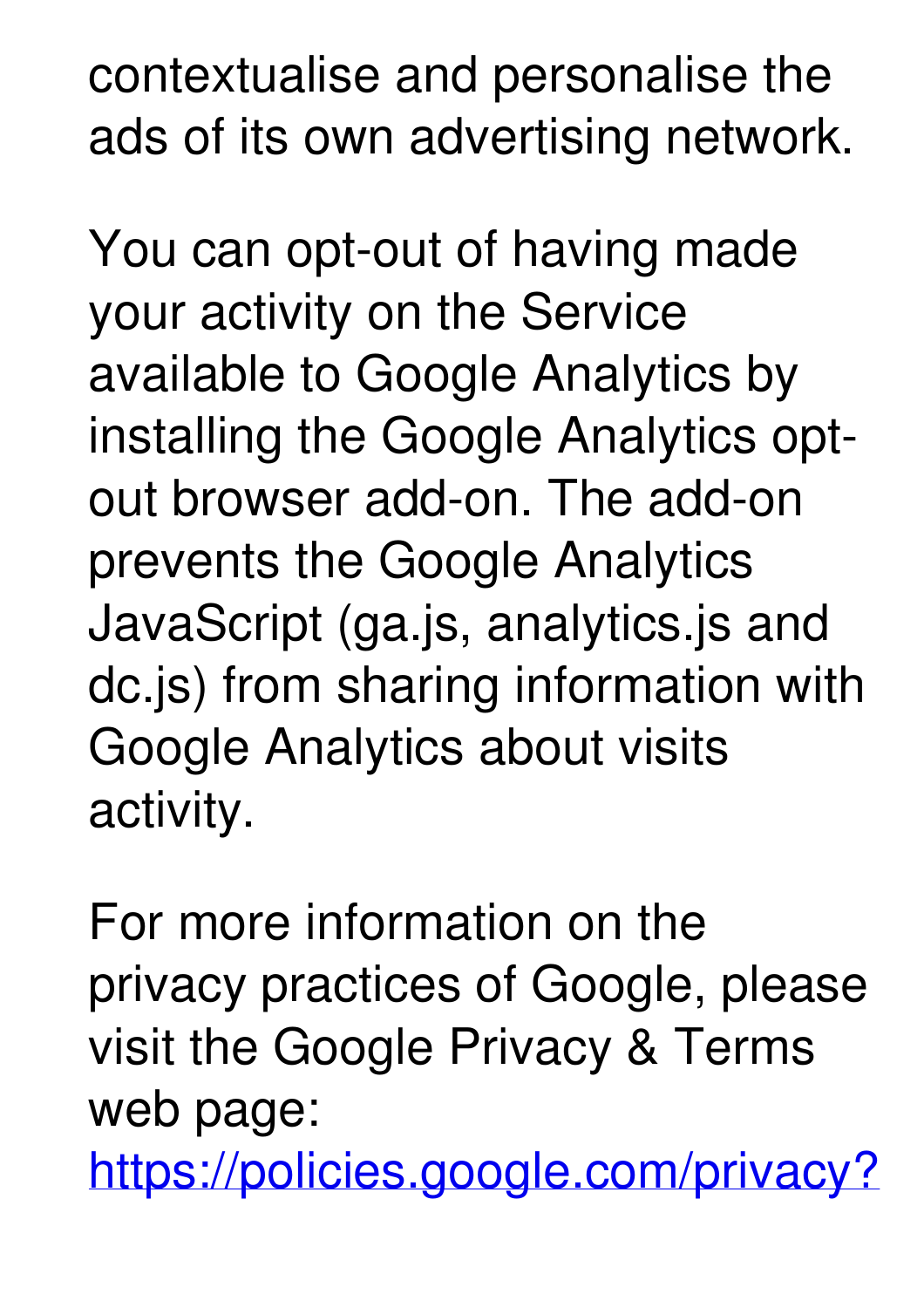$h$ l $=$ en

# **Links to Other Sites**

Our Service may contain links to other sites that are not operated by us. If you click a third party link, you will be directed to that third party's site. We strongly advise you to review the Privacy Policy of every site you visit.

We have no control over and assume no responsibility for the content, privacy policies or practices of any third party sites or services.

# **Children's Privacy**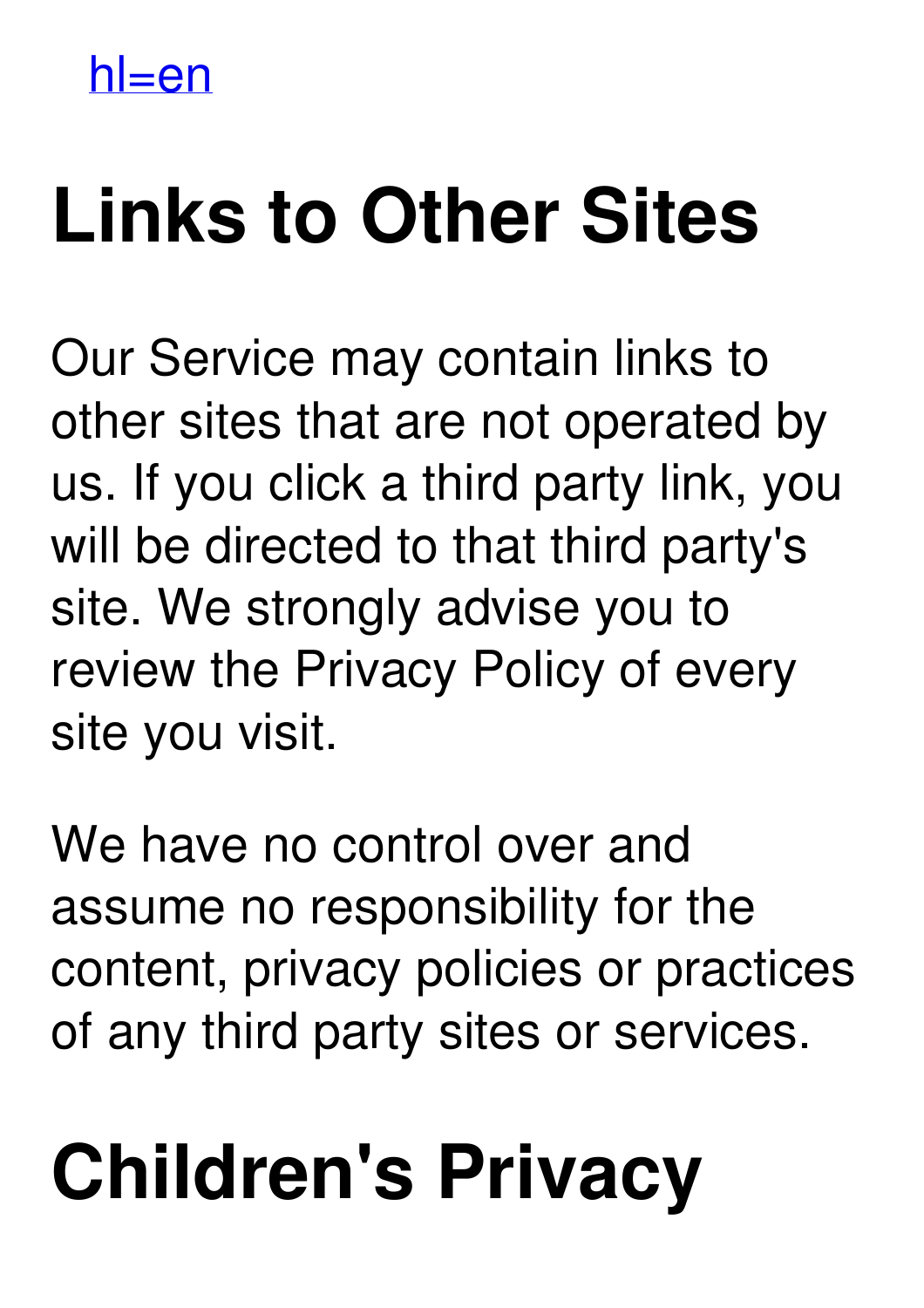Our Service does not address anyone under the age of 18 ("Children").

We do not knowingly collect personally identifiable information from anyone under the age of 18. If you are a parent or guardian and you are aware that your Child has provided us with Personal Data, please contact us. If we become aware that we have collected Personal Data from children without verification of parental consent, we take steps to remove that information from our servers.

# **Changes to This**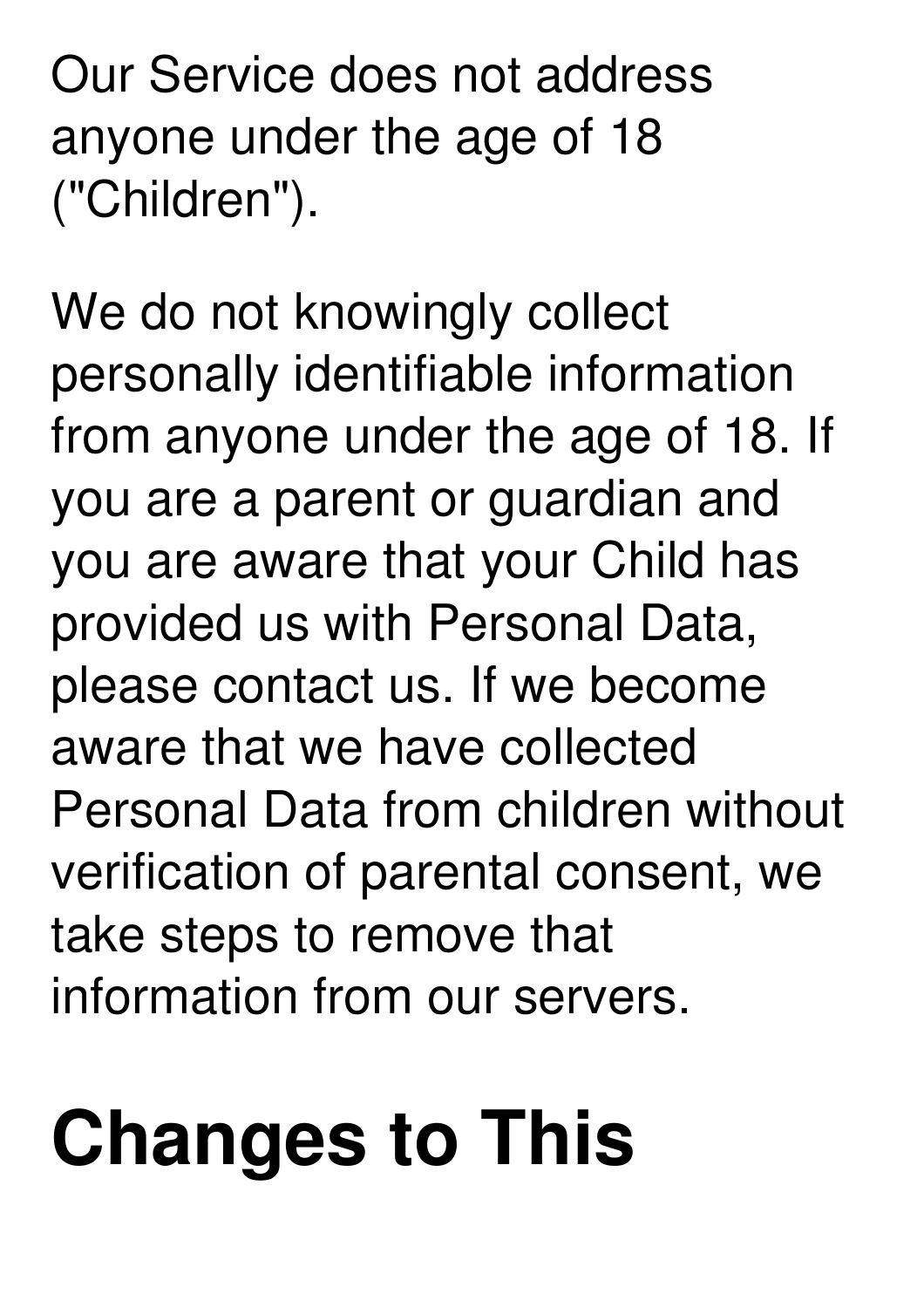# **Privacy Policy**

We may update our Privacy Policy from time to time. We will notify you of any changes by posting the new Privacy Policy on this page.

We will let you know via email and/or a prominent notice on our Service, prior to the change becoming effective and update the "effective date" at the top of this Privacy Policy.

You are advised to review this Privacy Policy periodically for any changes. Changes to this Privacy Policy are effective when they are posted on this page.